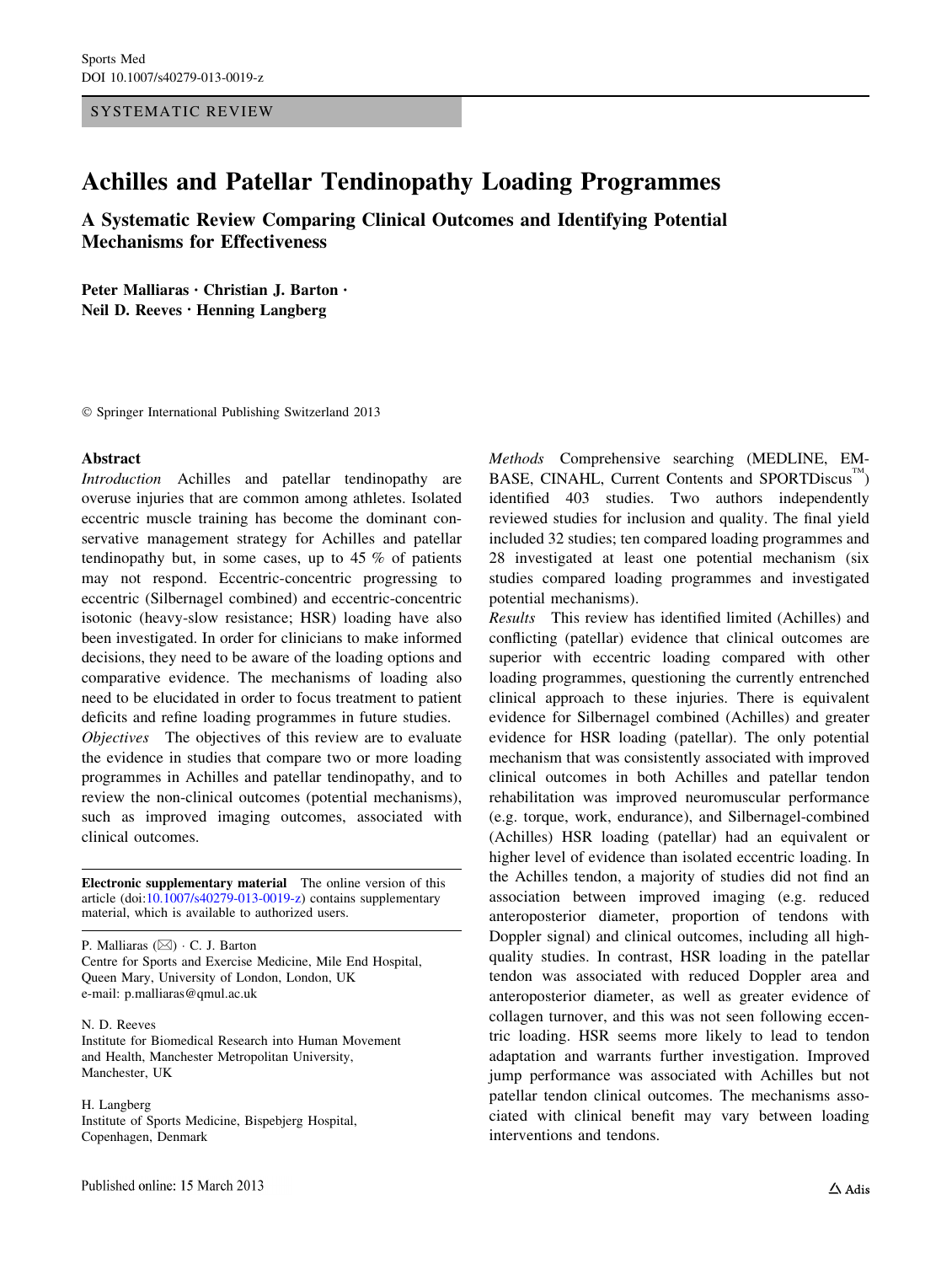Conclusion There is little clinical or mechanistic evidence for isolating the eccentric component, although it should be made clear that there is a paucity of good quality evidence and several potential mechanisms have not been investigated, such as neural adaptation and central nervous system changes (e.g. cortical reorganization). Clinicians should consider eccentric-concentric loading alongside or instead of eccentric loading in Achilles and patellar tendinopathy. Good-quality studies comparing loading programmes and evaluating clinical and mechanistic outcomes are needed in both Achilles and patellar tendinopathy rehabilitation.

# 1 Introduction

Achilles and patellar tendinopathy are overuse injuries characterized by localized tendon pain with loading and dysfunction. Both are common among athletes and Achilles tendinopathy may also affect sedentary people. Achilles and patellar tendinopathy is the focus of this review because these are the two major locomotor tendons affected by tendinopathy. Injury to these tendons can severely impact upon recreational and everyday activities. Pathological features include altered cellularity (increased or decreased), break down in the extracellular matrix (ground substance accumulation, disorganized collagen, neurovascular ingrowth) [[1,](#page-17-0) [2](#page-17-0)]. Endocrine tenocytes and nerve endings release biochemicals that are thought to have a role in tendon pain (e.g. substance P)  $[3, 4]$  $[3, 4]$  $[3, 4]$  $[3, 4]$ . Both extrinsic (e.g. overuse) and intrinsic factors (e.g. lipid levels, genes) may predispose to injury, but pathoaetiology is poorly understood [\[5](#page-17-0)].

Eccentric muscle loading has become the dominant conservative intervention strategy for Achilles and patellar tendinopathy over the last decade. Eccentric loading involves isolated, slow-lengthening muscle contractions. Other contraction types have been investigated, including eccentric-concentric and isolated concentric, and, in some studies, they have been compared with eccentric loading. Previous systematic reviews have evaluated the evidence for eccentric muscle loading in Achilles [\[6–10](#page-17-0)] and patellar [\[11](#page-17-0), [12](#page-17-0)] tendinopathy, concluding that outcomes are promising but high-quality evidence is lacking. The first aim of this review is to synthesis evidence from studies comparing two or more loading programmes in Achilles and patellar tendinopathy. The findings of this review will guide clinical decisions and identify areas for further research.

It is clear from the eccentric loading evidence that not all patients respond to this intervention. In one study, 45 % of patients were considered to have failed treatment (a less than 10-point improvement in the Achilles version of the

Victorian Institute of Sports Assessment [VISA-A] score) [\[13](#page-17-0)]. This clearly indicates eccentric loading may not be effective for all patients with tendinopathy. Understanding the mechanisms of loading interventions in tendinopathy, and which mechanisms are associated with improved clinical outcomes, may improve rehabilitation outcomes. Loading programmes can then be targeted to patient deficits (e.g. neuromuscular deficits) and mechanisms associated with clinical outcomes can be maximized (e.g. load intensity to maximize muscle and tendon adaptation), potentially improving clinical outcomes. The second aim is to investigate the non-clinical outcomes (potential mechanisms), such as improved strength and imaging pathology, associated with improved clinical outcomes following Achilles and patellar tendinopathy rehabilitation.

## 2 Methods

A systematic review was undertaken following the protocol guidelines outlined in the PRISMA statement [[14\]](#page-17-0).

# 2.1 Search Criteria

A search of MEDLINE, EMBASE, CINAHL, Current Contents and SPORTDiscus $T^M$  electronic databases was undertaken from inception to June 2012. Search terms relating to exercise ('eccentric', 'rehabilitation', 'resistance training', 'exercise therapy'), pathology ('tendinopathy', 'tendinitis', etc.) and the site ('Achilles', 'patellar') were combined in the final search (Table [1](#page-2-0) shows the MEDLINE example). Each search term was mapped to specific MeSH subject headings within each database. The reference lists of eccentric loading systematic reviews and the studies in the final yield were manually checked to identify other studies.

# 2.2 Selection Criteria

Studies investigating clinical outcomes of loading programmes in Achilles and patellar tendinopathy were included. This comprised any type of muscle-tendon unit loading, including eccentric, concentric, combined eccentric-concentric, isometric and stretch-shortening cycle (SSC), loading involving a fast muscle tendon unit eccentric-concentric turnaround (e.g. jumping, hopping). Human studies with a minimum follow-up period of 4 weeks and single cohort studies and trials comparing two or more groups were included. From this, broad yield studies that compared two or more loading programmes in Achilles and patellar tendinopathy formed a subgroup. This included randomized controlled trials (RCTs) and controlled clinical trials (CCTs) that were not randomized.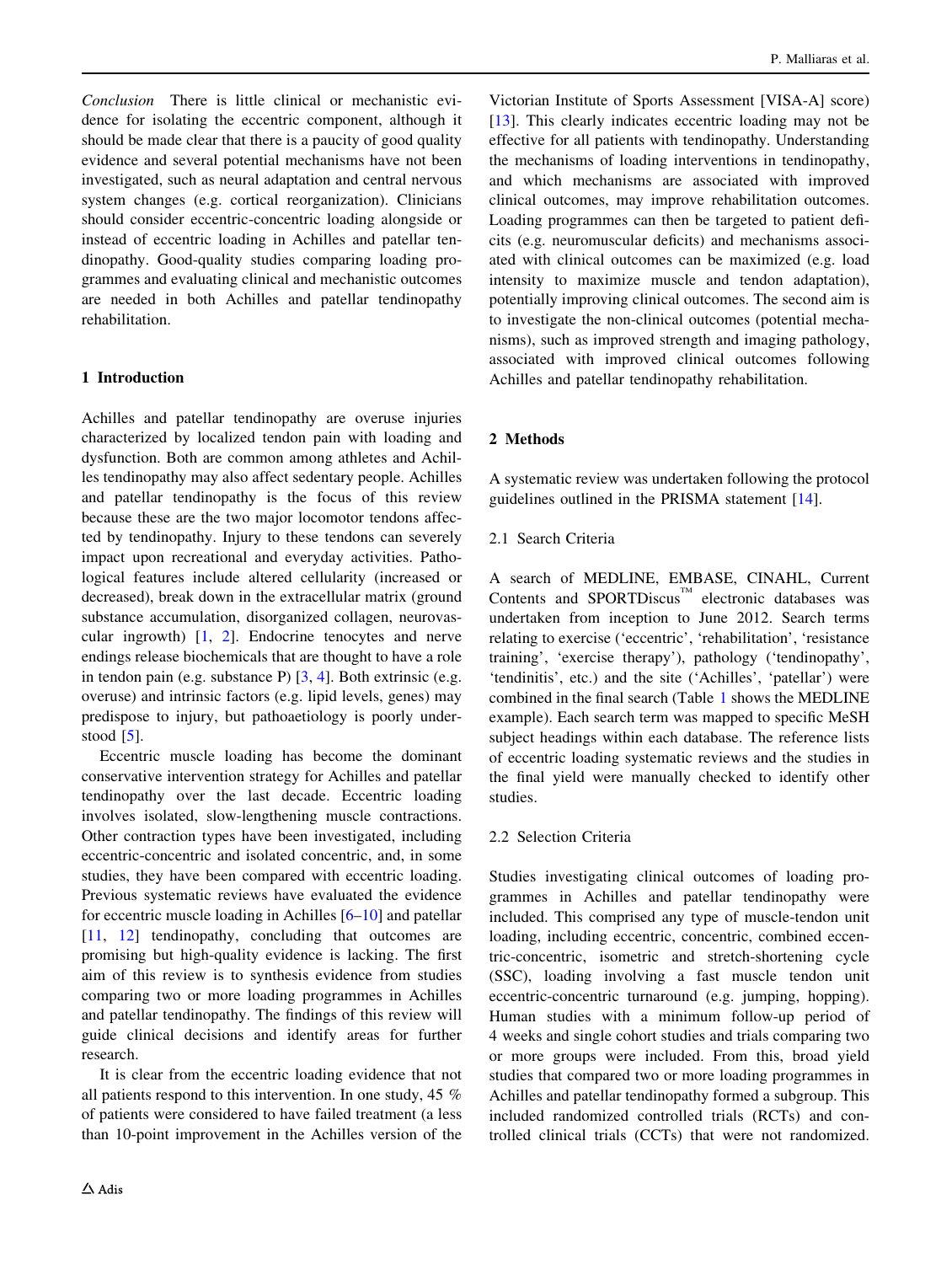#### <span id="page-2-0"></span>Table 1 Search terms in MEDLINE database

| Search term<br>. . |
|--------------------|
|--------------------|

1 'eccentric', 'concentric', 'isometric', 'training', 'exercise' (title & abstract) 'Exercise Therapy', 'Exercise', 'Rehabilitation', 'Resistance training' (MeSH)

AND

- 2 'achilles tendon', 'achilles', 'tendoachilles', 'tendo-achilles', 'triceps-surae', 'patellar tendon', 'patellar ligament' (title & abstract) 'Achilles Tendon', 'Patellar Ligament' (MeSH)
	- AND
- 3 'tendinopathy', 'tendinitis', 'tendinosis', 'partial rupture', 'paratenonitis', 'peritendinitis', 'Achillodynia' (title & abstract) 'Tendinopathy', 'Tendon Injuries' (MeSH)

Stretching alone was not considered a loading programme, but studies that compared loading with and without continued sport were included. Single cohort studies and trials that investigated one or more non-clinical or mechanistic outcome (e.g. imaging and muscle performance measures such as peak torque) were included in another subgroup.

Studies that did not include any participants with tendinopathy were excluded, as were studies if they investigated loading following another primary intervention, such as injections or surgery. Other exclusion criteria included non-English studies, abstracts, non-peer-reviewed studies, case reports and reviews.

# 2.3 Review Process

Two reviewers (PM, CB) independently reviewed the title and abstract of all retrieved studies and those satisfying the inclusion and exclusion criteria were included in the final yield. If there was insufficient information in the title and abstract, the full text was obtained for adequate evaluation. Disagreement between the two authors was resolved by consensus.

#### 2.4 Quality Assessment

A modified version [[15\]](#page-17-0) of a scale developed to assess the quality of intervention studies in patellofemoral joint pain syndrome [\[16](#page-17-0)] was used to evaluate study quality. Four quality components were evaluated (participants, interventions, outcome measures, and data presentation and analysis), each scored a maximum of 10 points (40 points in total) and contained three to four items. The item relating to the control and placebo group was modified to relate to the control group only because placebo is not practical with exercise interventions. The item was scored out of 4, with 2 points for comparison to another exercise intervention and 4 points for adequate control (i.e. a waitand-see group or equivalent comparison group minus the exercise intervention). The adequate numbers item was scored out of 2 rather than 4 and the group homogeneity item was scored out of 4 rather than 2 and modified to pertain to adequate description and homogeneity of key group characteristics (age, gender, activity, severity). Case series studies could score a maximum of 34 points (the control group and randomization items were excluded). Two reviewers independently assessed the quality of included studies and disagreement was resolved by consensus. Studies scoring greater than 70 % on the quality assessment were considered high quality.

#### 2.5 Data Extraction and Analysis

Key data relating to sample demographics, interventions and outcomes were extracted from each study. This included study design (e.g. an RCT), groups/description of loading and sample sizes, participant demographics (age, gender, activity level) and clinical and mechanistic outcomes. Only data from loading interventions were extracted. Given the heterogeneity in interventions and outcome measures a qualitative data synthesis was performed. Definitions for 'levels of evidence' were guided by recommendations made by van Tulder et al. [[17\]](#page-17-0) and are shown in Table [2.](#page-3-0)

## 3 Results

Figure [1](#page-3-0) shows the process of identifying studies. There were 403 studies in the initial yield after removing duplicates. Ninety-two studies were assessed in full text, and a further 60 studies were excluded, leaving a yield of 33 studies either comparing two loading programmes or evaluating at least one non-clinical outcome (potential mechanism). In the final yield there were ten studies comparing loading programmes and 29 studies investigating at least one potential mechanism (six studies compared loading programmes and investigated potential mechanisms).

The quality assessment of all studies in this systematic review is shown in the table in the Online Resource [Online Resource 1]. The mean quality score was 54 % and the range was from 26 % to 83 %. Only seven (21 %) studies achieved a high-quality rating [[11,](#page-17-0) [18–23\]](#page-17-0). Five (15 %)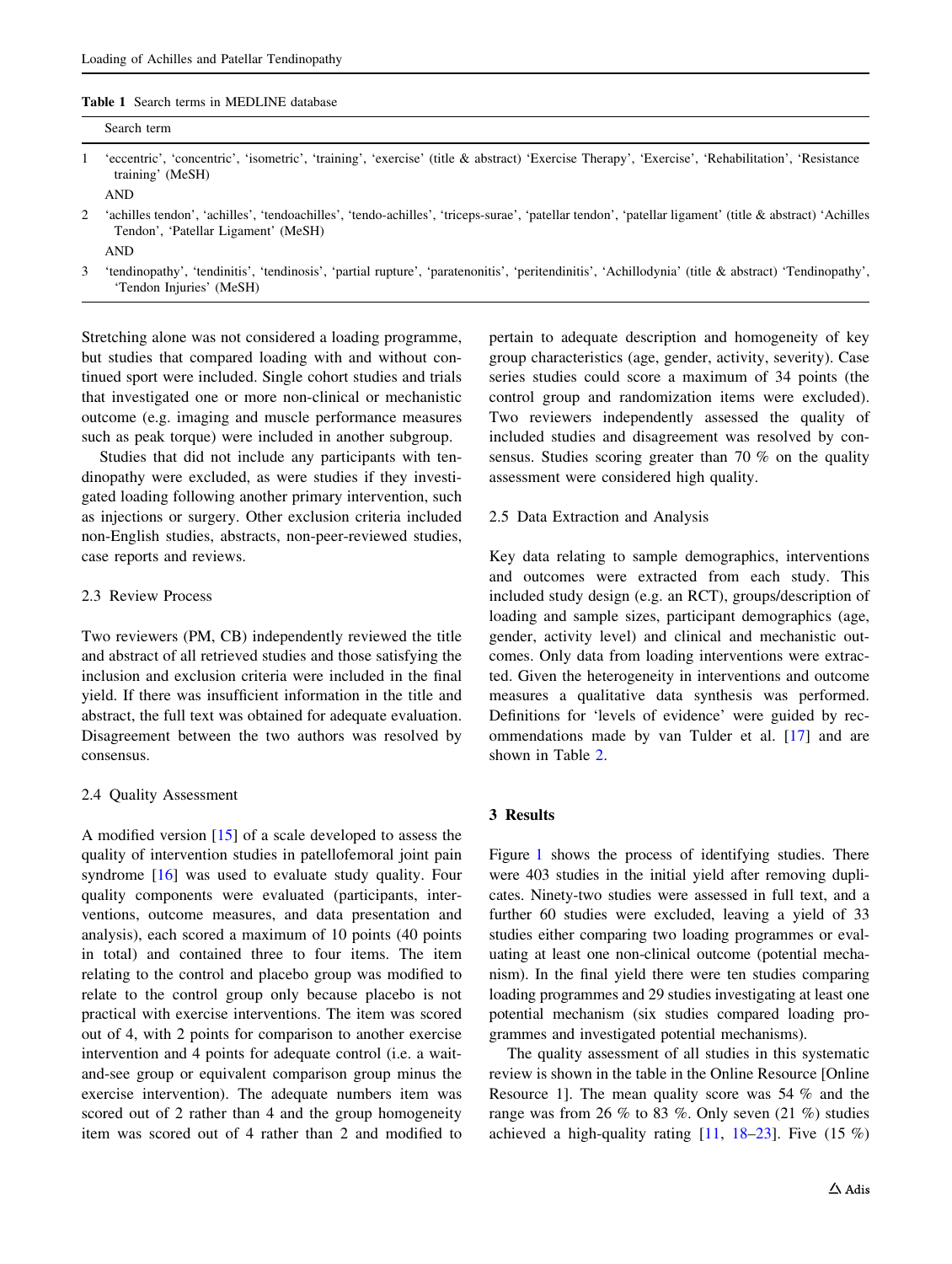<span id="page-3-0"></span>Table 2 Grading the recommendations for comparing loading programmes

| Evidence<br>grade | Recommendation                                                                         |
|-------------------|----------------------------------------------------------------------------------------|
| Strong            | Consistent findings among $n \geq 2$ high-quality studies                              |
| Moderate          | Consistent findings amongst multiple low-quality<br>studies, or one high-quality study |
| Limited           | Findings from one low-quality study.                                                   |
| Conflicting       | Inconsistent findings among multiple studies                                           |
| None              | No studies found                                                                       |

studies had a quality score below 40  $\%$  [[24–28\]](#page-17-0) and findings from these studies were not included in the recommended levels of evidence. Eleven (55 %) trials were adequately randomized [\[11](#page-17-0), [18](#page-17-0), [19](#page-17-0), [21–23](#page-17-0), [29–33](#page-18-0)]. Three studies did not randomize participants into groups [\[27](#page-17-0), [34,](#page-18-0) [35\]](#page-18-0), and the remaining studies did not adequately describe the randomization process [[26,](#page-17-0) [28,](#page-17-0) [36–39](#page-18-0)]. Only seven studies (21 %) reported adequate blinding of outcome assessors [\[19–23](#page-17-0), [29](#page-18-0), [38](#page-18-0)], so experimenter bias may have influenced the findings in a majority of studies. Only two studies (6 %) adequately reported inclusion and exclusion criteria [[18,](#page-17-0) [36\]](#page-18-0). In many studies, tendon pain with loading was not clear as an inclusion criterion and previous surgery or other injuries were not explicitly excluded. Forty-two percent (14 of 33) used adequate outcome measures [[11,](#page-17-0) [19–23,](#page-17-0) [30,](#page-18-0) [31,](#page-18-0) [36,](#page-18-0) [39–43](#page-18-0)]. This was usually a pain outcome that was not validated, such as a visual analogue scale (VAS) or an absence of functional outcomes. Only 12 (36 %) studies used the VISA-A or patellar tendon version of the VISA questionnaire, which is a disease-specific and validated pain and functional outcome measure (0–100 points,  $100 = no$  pain and full function). Most studies described the loading interventions partially, with the mean score for that item being 2.8 of 4  $(63\%)$ . Few studies described the speed of each contraction [[28,](#page-17-0) [44](#page-18-0)] and maximum load [\[11](#page-17-0), [19,](#page-17-0) [29](#page-18-0), [45\]](#page-18-0). A key issue with this literature is that the severity and irritability of tendons is generally not reported, so tendons may be at very different places along the reactive-degenerative symptomatic spectrum, and this will influence the response to load [\[46](#page-18-0)].

## 3.1 Description of Clinical Loading Programmes

Twenty-three Achilles [[21–25,](#page-17-0) [28,](#page-17-0) [30](#page-18-0), [32–35,](#page-18-0) [37–42](#page-18-0), [44,](#page-18-0) [45,](#page-18-0) [47–49](#page-18-0), [51](#page-18-0)] and 11 patellar tendon studies [[11,](#page-17-0) [18–20,](#page-17-0) [26,](#page-17-0) [27,](#page-17-0) [29,](#page-18-0) [31,](#page-18-0) [36](#page-18-0), [43](#page-18-0), [47](#page-18-0)] were included in this review (one study included both Achilles and patellar tendon cohorts [\[47](#page-18-0)]). A majority of studies in the Achilles (16 of 23, 70  $\%$ ) and patellar tendon (6 of 10, 60 %) investigated the isolated eccentric loading programme popularized by Alfredson [\[35](#page-18-0)] in at least one group. One Achilles [[37\]](#page-18-0) (4 %)



Fig. 1 Study selection flow diagram (six studies compared loading programmes and investigated potential mechanisms)

and two patellar tendon studies [[29,](#page-18-0) [31](#page-18-0)] (20 %) used the eccentric-concentric Stanish and Curwin model [[50](#page-18-0)]. Some studies have described this programme as 'eccentric' when it actually involves both concentric and eccentric contraction [\[37](#page-18-0), [50](#page-18-0)]. In the Achilles studies, four [[23,](#page-17-0) [30](#page-18-0), [40](#page-18-0), [41\]](#page-18-0) (17 %) investigated the combined Silbernagel programme [\[30](#page-18-0)] involving progression from eccentric-concentric to eccentric load and, finally, faster eccentric-concentric and plyometric loading. Two patellar tendon studies [\[19](#page-17-0), [20\]](#page-17-0) (20 %) investigated heavy-slow resistance (HSR) loading that involves slow double leg isotonic eccentric-concentric contractions. Table [3](#page-4-0) shows the characteristics of the four main loading programmes used in Achilles and patellar tendinopathy rehabilitation. Few studies included groups undertaking isotonic loading [[29,](#page-18-0) [37](#page-18-0)], isokinetic loading  $[26, 47]$  $[26, 47]$  $[26, 47]$  $[26, 47]$ , concentric  $[32, 36]$  $[32, 36]$  $[32, 36]$  $[32, 36]$  and flywheel loading  $[43]$  $[43]$ .

# 3.2 Comparison of Loading Programmes in Achilles and Patellar Tendinopathy

Ten studies compared loading programmes in either Achilles [\[23](#page-17-0), [30](#page-18-0), [32](#page-18-0), [37](#page-18-0)] or patellar tendinopathy [[11,](#page-17-0) [19,](#page-17-0) [27](#page-17-0), [29,](#page-18-0) [31,](#page-18-0) [36\]](#page-18-0). This included nine RCTs and one CCT. The mean quality score of studies comparing loading programmes was 57 % (range 34–83 %). Only two studies [\[19](#page-17-0), [23](#page-17-0)] (20 %) had a high-quality score ( $>70$  %) and one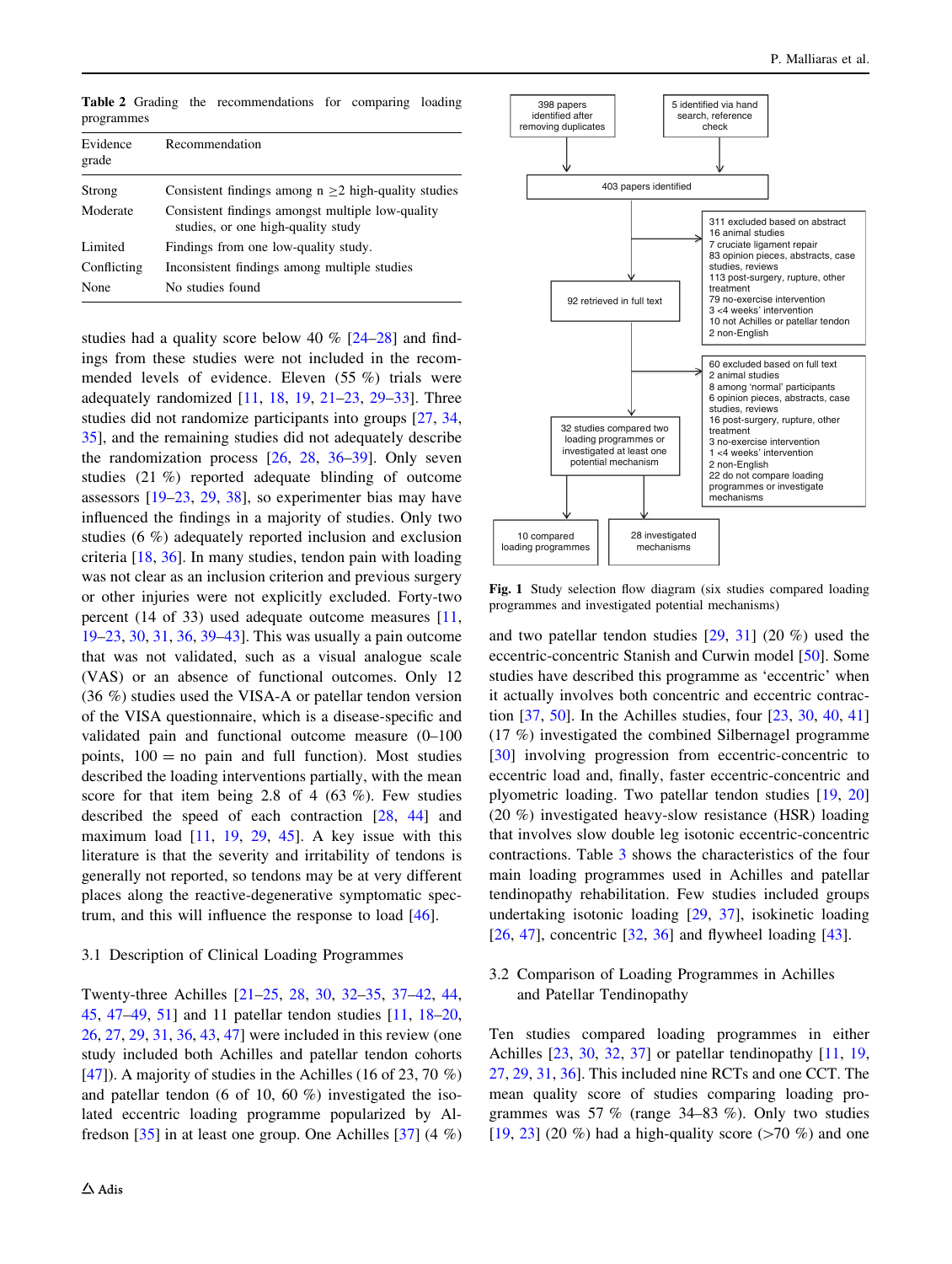| Programmes         | Type of exercise                                                                                                    | Sets, reps  | Frequency        | Progression                 | Pain                                                |
|--------------------|---------------------------------------------------------------------------------------------------------------------|-------------|------------------|-----------------------------|-----------------------------------------------------|
| Alfredson          | Eccentric                                                                                                           | 3, 15       | Twice daily      | Load                        | Enough load to achieve up<br>to moderate pain       |
| Stanish and Curwin | Eccentric-concentric, power                                                                                         | $3.10 - 20$ | Daily            | Speed then load             | Enough load to be painful<br>in third set           |
| Silbernagel        | Eccentric-concentric, eccentric, faster<br>eccentric-concentric, balance<br>exercise $[30, 41]$ , plyometric $[23]$ | Various     | Daily            | Volume, type of<br>exercise | Acceptable if within<br>defined limits <sup>a</sup> |
| <b>HSR</b>         | Eccentric-concentric                                                                                                | $4, 15-6$   | $3 \times$ /week | $15-6$ RM                   | Acceptable if was not worse<br>after                |

<span id="page-4-0"></span>Table 3 Characteristics of Alfredson, Stanish and Curwin, Silbernagel and HSR programmes

reps repetitions, RM repetition maximum

<sup>a</sup> Moderate (less than 5 of 10 on a visual analogue scale,  $10 =$  worst pain imaginable); subsided by the following day

other study scored just below the cut off for a high-quality rating (68 %) [[31\]](#page-18-0).

Data extracted from each study comparing loading programmes and investigating mechanisms are shown in Table [4](#page-5-0). There were 139 participants with a mean age of 44 years in the four studies comparing loading programmes in Achilles tendinopathy, with slightly more men than women (61 %), and the proportion participating in sport ranged from 57 % to 100 %.

There is limited evidence from three low-quality studies, which showed that (i) a greater proportion of patients are satisfied and return to a preinjury level of activity following eccentric, compared with concentric, loading [[32\]](#page-18-0); (ii) VAS pain outcomes and patient satisfaction are greater following Silbernagel-combined loading compared with calf raises and stretching [[30](#page-18-0)]; and (iii) VAS pain and return-to-sport outcomes were greater following Stanish and Curwin, compared with isotonic loading [[37\]](#page-18-0). In one high-quality study there was moderate evidence, which showed that VISA-A improvement following Silbernagelcombined loading is similar whether sport is continued or not [\[23](#page-17-0)].

There were six patellar tendon studies including 112 participants with a mean age of 27 years. All participants were active in sports and greater than three-quarters were men (77 %). There is moderate evidence from two highquality studies, which showed that (i) VISA improvement is comparable but patient satisfaction is greater following HSR versus eccentric loading [\[19](#page-17-0)]; (ii) there is no difference in change in VISA scores during a volleyball season with and without the addition of eccentric loading [\[11](#page-17-0)]. There is limited evidence from three low-quality studies, which showed that (i) clinical outcomes are superior following eccentric, compared with Stanish and Curwin loading [[31\]](#page-18-0) and concentric loading [\[36](#page-18-0)]; (ii) VAS pain and return-to-sport outcomes are superior following Stanish and Curwin, compared with isotonic loading [[29\]](#page-18-0). In one very low-quality study, clinical outcomes were superior

following eccentric compared with eccentric loading without a decline board [[27\]](#page-17-0).

# 3.3 Potential Mechanisms of Achilles and Patellar Tendinopathy Loading Programmes

Twenty-nine studies investigated non-clinical potential mechanisms of loading programmes in Achilles [\[21–25](#page-17-0), [28,](#page-17-0) [30](#page-18-0), [33–35](#page-18-0), [37–42,](#page-18-0) [44,](#page-18-0) [45,](#page-18-0) [48,](#page-18-0) [49,](#page-18-0) [51\]](#page-18-0) and patellar tendinopathy [\[11](#page-17-0), [18–20](#page-17-0), [26,](#page-17-0) [29,](#page-18-0) [43,](#page-18-0) [47\]](#page-18-0). This included 14 RCTs, two CCT's and 13 single cohort studies. Studies investigating mechanisms had a mean quality score of 54 % (range 26–79 %) and seven studies  $(25 \%)$  had a high-quality rating [\[11](#page-17-0), [18–22,](#page-17-0) [42](#page-18-0)]. There were 293 participants with Achilles tendinopathy in 21 studies. They had a mean age of 47 years, 79 % were active in sport and 59 % were men. One-hundred and sixty-three participants with patellar tendinopathy were investigated in eight studies. They had a mean age of 28 years, the majority were men (81 %) and almost all were active in sport (98 %).

## 3.3.1 Achilles

## 3.3.1.1 Neuromuscular and Jump Performance Outcomes

3.3.1.1.1 Eccentric Loading. There is limited evidence from one low-quality study that improved clinical outcomes are associated with increased ankle planterflexion torque [\[35](#page-18-0)]. There is moderate evidence from three lowquality studies, which show that (i) improved clinical outcomes are associated with increased calf work [\[35](#page-18-0), [38\]](#page-18-0) (ii) resolution in side-to-side ankle planterflexor work and torque deficits [[34,](#page-18-0) [35](#page-18-0)].

3.3.1.1.2 Silbernagel-Combined Loading. There is limited evidence from one low-quality study, which showed that (i) improved clinical outcomes are associated with increased planterflexor endurance [[30\]](#page-18-0), (ii) improvement in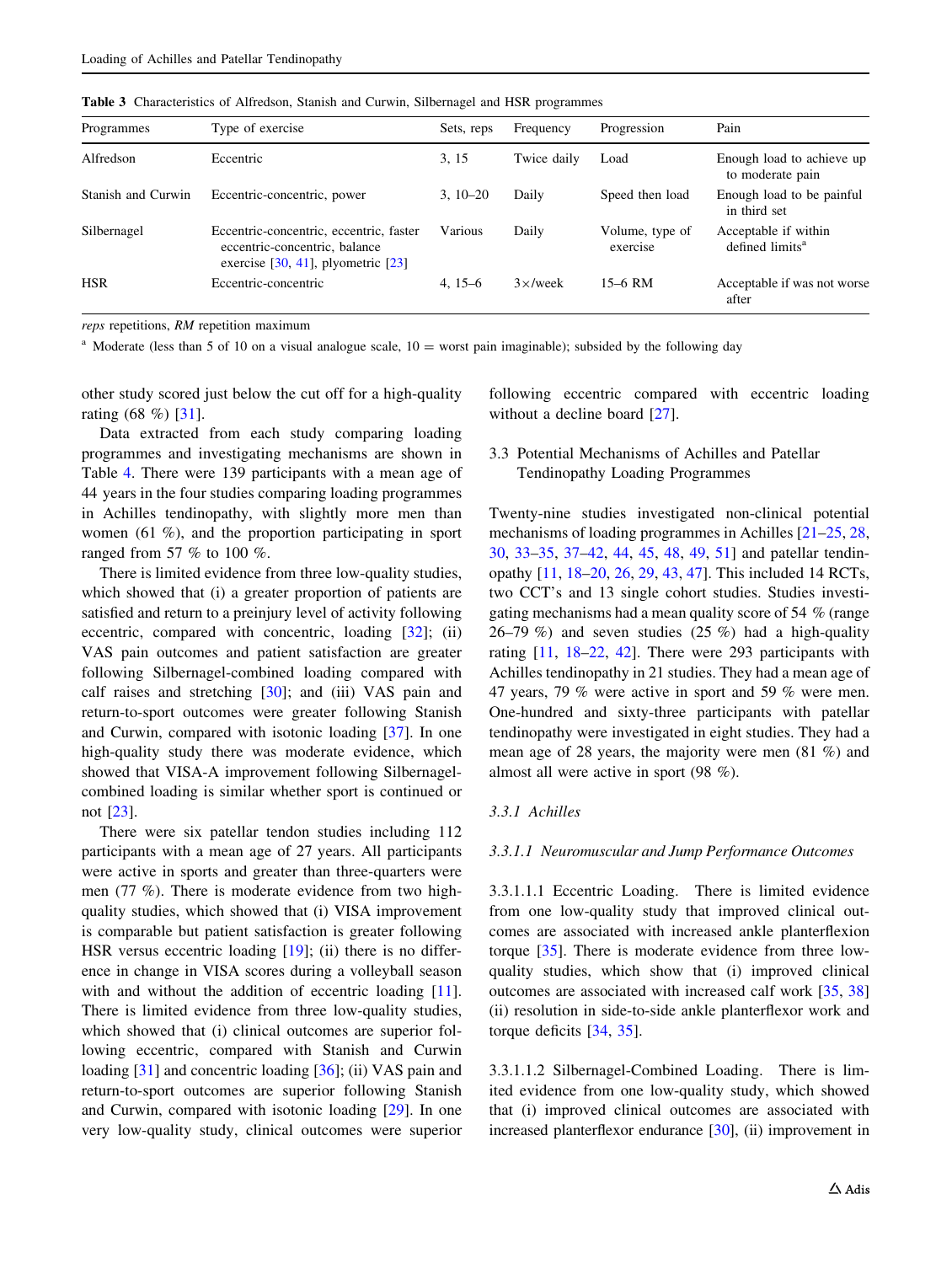<span id="page-5-0"></span>

|                                 |                                                | for each study<br>Table 4 Group characteristics, interventions and outcomes                                                                                                                  |                                                                              |                                                                                                                                                                                                                                        |                                                                                                                                                                                                                                                    |
|---------------------------------|------------------------------------------------|----------------------------------------------------------------------------------------------------------------------------------------------------------------------------------------------|------------------------------------------------------------------------------|----------------------------------------------------------------------------------------------------------------------------------------------------------------------------------------------------------------------------------------|----------------------------------------------------------------------------------------------------------------------------------------------------------------------------------------------------------------------------------------------------|
| Study (year)                    | Design                                         | Groups, interventions                                                                                                                                                                        | Participant characteristics <sup>a</sup>                                     | Clinical outcome                                                                                                                                                                                                                       | Mechanistic outcomes                                                                                                                                                                                                                               |
| Alfredson et al.<br>[35] (1998) | CCT, AT                                        | 1. EL = 15 patients, eccentric calf<br>2. Surgery $= 15$ patients<br>drop over a step                                                                                                        | Mean age 44 years, 80 %<br>unilateral and runners<br>men, all midportion,    | 12 weeks; 94 % $\downarrow$ in VAS pain<br>( $p < 0.001$ ), 100 % return to<br>running                                                                                                                                                 | 12 weeks; $\uparrow$ concentric work 14 %<br>eccentric work, $\uparrow$ concentric<br>$(p < 0.01)$ , torque and work<br>torque 11–15 % ( $p < 0.05$ ),<br>( $p < 0.05$ ), no change in<br>$\uparrow$ eccentric torque 18 $\%$<br>deficits resolved |
| Alfredson et al.<br>[34] (1999) | CCT, AT                                        | 2. Surgery $= 10$ patients<br>1. EL = $14$ patients                                                                                                                                          | Mean age 44 years, 86 %<br>unilateral and runners<br>men, all midportion,    | 12 weeks: $> 95 \%$ $\downarrow$ in VAS pain (p < 0.01)                                                                                                                                                                                | 12 weeks: concentric and eccentric<br>torque deficits resolved                                                                                                                                                                                     |
| Alfredson [51]<br>(2003)        | SC, AT                                         | $EL = 6$ patients                                                                                                                                                                            | Mean age 48 years,<br>midportion                                             | 12 weeks: 75 % $\downarrow$ in VAS pain                                                                                                                                                                                                | 12 weeks; no change in glutamate<br>concentration ( $p > 0.05$ )                                                                                                                                                                                   |
| Bahr et al. [18]<br>(2006)      | RCT, PT                                        | 1. EL = 20 tendons, eccentric<br>board<br>2. Surgery $=$ 20 tendons<br>squat on a decline                                                                                                    | men and all active, 14 %<br>Mean age 31 years, 90 %<br>bilateral             | 3, 6, 12 months: $73-130\%$<br>improvement in VISA<br>$\left(\mathrm{p}<0.001\right)$                                                                                                                                                  | 6, 12 months: $\uparrow$ leg press 1RM<br>(kg) 17-30 % (p < 0.05), no<br>change in SJ, CMJ in both<br>groups                                                                                                                                       |
| [29] (2001)<br>Cannell et al.   | RCT, PT                                        | squat until thighs almost parallel<br>2. Isotonic $= 9$ patients, eccentric-<br>patients, all patellar = fast drop<br>concentric leg extensions and<br>1. Stanish and Curwin $= 10$<br>curls | Mean age 26 years, 68 %<br>men, all active, 17 %<br>bilateral                | group but not significant (90 %<br>returned to sport in drop squat<br>12 weeks: VAS pain $\downarrow$ in both<br>$p < 0.01$ ) with no difference<br>groups (55 % versus 31 %,<br>between the groups. More<br>versus 67 %; $p > 0.05$ ) | torque $\uparrow$ in both groups 14-18 %<br>torque did not increase in either<br>12 weeks: quadriceps concentric<br>groups, hamstring concentric<br>$(p \le 0.001)$ , no difference<br>between groups                                              |
| Croisier et al.<br>[47] (2001)  | $\mathop{\rm SC}_\mathop{\rm PT}\nolimits$ and | $AT = 9$ patients, isolated eccentric<br>$= 10$ patients,<br>isolated eccentric isokinetic<br>isokinetic calf; PT<br>quadriceps                                                              | Mean age 28 years, 63 %<br>men, 84 % active, all<br>unilateral               | 10 weeks: 73 % $\downarrow$ in VAS pain in<br>AT (p < 0.001); 71 % $\downarrow$ in VAS<br>in PT ( $p < 0.001$ )                                                                                                                        | 10 weeks: concentric and eccentric<br>torque, no deficit between sides<br>for both AT and PT, 41 $%$ had<br>normalized US structure                                                                                                                |
| de Jonge $[22]$<br>$(2010)$     | RCT, AT                                        | $=$ 36 tendons<br>1. EL = $34$ tendons<br>2. EL + nightsplint                                                                                                                                | men, all midportion and<br>Mean age 45 years, 59 %<br>active, 21 % bilateral | 12 months: 51 % improvement in<br>$VISA-A (p < 0.01)$                                                                                                                                                                                  | 12 months: no change in Doppler<br>prevalence (65 $%$ at baseline,<br>71 % at follow-up). Baseline<br>Doppler not associated with<br>VISA-A change                                                                                                 |
| Gardin et al. [48]<br>(2010)    | SC, AT                                         | $EL = 20$ patients; follow-up of Shalabi 2004 study cohort                                                                                                                                   | men, 38 % active, 38 %<br>Mean age 49 years, 67 %<br>bilateral               | better than baseline ( $p < 0.001$ )<br>50 months: 95 % reported no or<br>improvement was significantly<br>and post-eccentrics ( $p < 0.01$ )<br>improved symptoms-                                                                    | intratendinous signal $\downarrow$ from<br>60 % at baseline to 10 % at<br>3.50 months: no change in<br>50 months: presence of<br>follow-up ( $p < 0.05$ ).<br>tendon CSA                                                                           |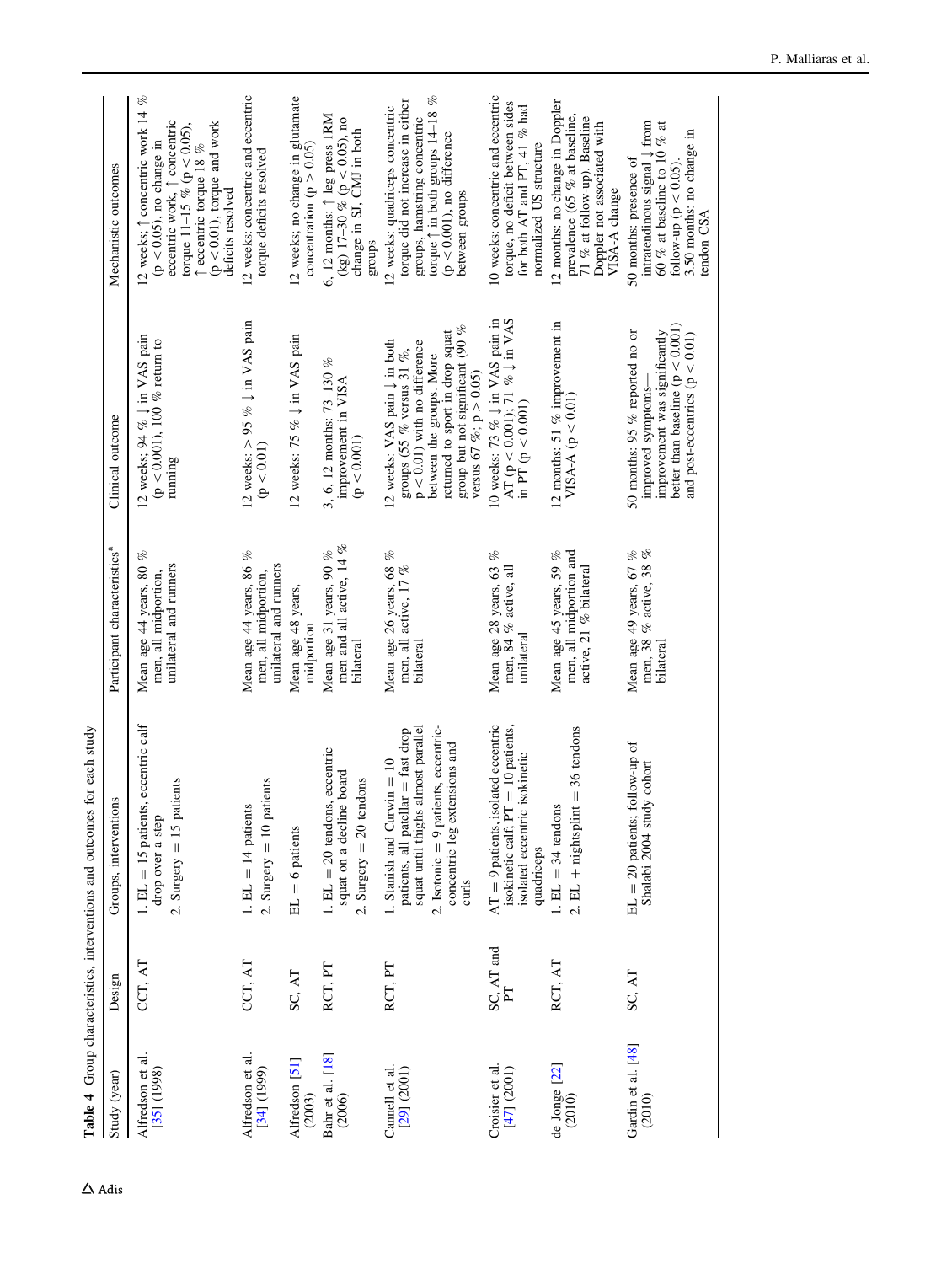| Table 4 continued                       |         |                                                                                                                                                                                                                                |                                                                       |                                                                                                                                                                                                  |                                                                                                                                                                                                                                                                                                                                                                                                                                                                                                                                                                                                                                                                                                                          |
|-----------------------------------------|---------|--------------------------------------------------------------------------------------------------------------------------------------------------------------------------------------------------------------------------------|-----------------------------------------------------------------------|--------------------------------------------------------------------------------------------------------------------------------------------------------------------------------------------------|--------------------------------------------------------------------------------------------------------------------------------------------------------------------------------------------------------------------------------------------------------------------------------------------------------------------------------------------------------------------------------------------------------------------------------------------------------------------------------------------------------------------------------------------------------------------------------------------------------------------------------------------------------------------------------------------------------------------------|
| Study (year)                            | Design  | 5<br>Groups, intervention                                                                                                                                                                                                      | Participant characteristics <sup>a</sup>                              | Clinical outcome                                                                                                                                                                                 | Mechanistic outcomes                                                                                                                                                                                                                                                                                                                                                                                                                                                                                                                                                                                                                                                                                                     |
| Jensen and Di<br>Fabio [26]<br>(1989)   | RCT, PT | 2. Home exercise and quadriceps<br>another group without patellar<br>(randomized<br>1. Home exercise $= 7$ patients,<br>tendinopathy into the same 2<br>quadriceps and hamstring<br>IEL $= 8$ patients<br>stretches<br>groups) | Mean age 24 years, 52 %<br>men (more women in<br>group 2), all active | Change in pain not reported                                                                                                                                                                      | up. Home exercise group $\uparrow$ from<br>82 % at baseline to 94 %. Non-<br>tendinopathy group performing<br>EL $\uparrow$ from 108 % to 140 % (no p<br>eccentric work ratio $\uparrow$ from 78 $\%$<br>$\dot{\rho} = 0.78$ ) negatively correlated<br>at baseline to 106 % at follow-<br>8 weeks: affected: unaffected<br>values given). At 8 weeks<br>follow-up: pain frequency<br>( $p = 0.80$ ) and intensity<br>with affected : unaffected<br>eccentric work ratio                                                                                                                                                                                                                                                 |
| Alfredson [36]<br>Jonsson and<br>(2005) | RCT, PT | identical to EL<br>2. CL = 9 patients, ident<br>but isolated concentric<br>1. EL = $10$ patients<br>component                                                                                                                  | Mean age 25 years, 87 %<br>men, all active, 27 %<br>bilateral         | $(p < 0.001)$ in VISA in EL group<br>in EL group (70 % versus 22 %,<br>More returned to sport/satisfied<br>versus no change in CL group.<br>$2$ weeks: $2 \times$ improvement<br>$\rm p < 0.05)$ | Á                                                                                                                                                                                                                                                                                                                                                                                                                                                                                                                                                                                                                                                                                                                        |
| Knobloch et al.<br>[28] (2007)          | RCT, AT | 2. Control = $5$ patients<br>1. EL = $15$ patients                                                                                                                                                                             | Mean age 33 years, 55 %<br>men, 40 % midportion                       | 12 weeks: 48 % $\downarrow$ in VAS pain<br>(p < 0.05)                                                                                                                                            | 12 weeks: $\downarrow$ post-capillary filling<br>measured 9–27 % (p < 0.05),<br>capillary flow at 2 of 16 sites<br>31–45 % ( $p < 0.05$ ), oxygen<br>pressure at 2 of 16 sites<br>saturation no change                                                                                                                                                                                                                                                                                                                                                                                                                                                                                                                   |
| Knobloch <sup>[44]</sup><br>(2007)      | SC, AT  | $=$ 59 patients<br>E                                                                                                                                                                                                           | Mean age 49 years, 61 % men, 83 % midportion                          | 12 weeks: 35 % $\downarrow$ in VAS pain                                                                                                                                                          | 12 weeks: $\downarrow$ postcapillary filling<br>pressure at 2 of 16 sites 19–24 %<br>of 16 sites $(23-35\%)$ p < 0.01),<br>$(p < 0.01)$ , $\downarrow$ capillary flow at 2<br>oxygen saturation no change                                                                                                                                                                                                                                                                                                                                                                                                                                                                                                                |
| Kongsgaard et al.<br>[19] (2009)        | RCT, PT | hack squat, squat-all double leg<br>$2.$ HSR = 13 patients, leg press,<br>3. CSI = 12 patients, $1-2$<br>1. EL = $12$ patients<br>injections                                                                                   | Mean age 32 years, all men<br>and active, 32 % bilateral              | 12, 26 weeks: 39-65 % $\uparrow$ in VISA<br>group more satisfied than HSR<br>difference between groups, EL<br>in each group (p $<0.01$ ), no<br>group (70–73 % versus<br>22–42 %; p < 0.05)      | concentration in any group. 1 HP<br>no change in other groups. 7 % $\uparrow$ quadriceps muscle CSA both<br>groups ( $p < 0.01$ ), no difference<br>change in stiffness and modulus<br>eccentric group only ( $p < 0.05$ ),<br>group, no change in other<br>groups. 8–11 % $\uparrow$ MVC in both<br>exercise groups ( $p < 0.05$ ). No<br>change in EL group for either.<br>17 % $\uparrow$ patellar tendon CSA in<br>between groups. No change in<br>12 weeks: $12-13 %$ in tendon<br>AP diameter HSR group<br>(p < 0.01), 45 % $\downarrow$ US colour<br>area in HSR ( $p < 0.01$ ), no<br>pentosidine $(23 \%)$ in HSR<br>collagen content, HP, LP<br>in either exercise group<br>: LP ratio (19 %) and $\downarrow$ |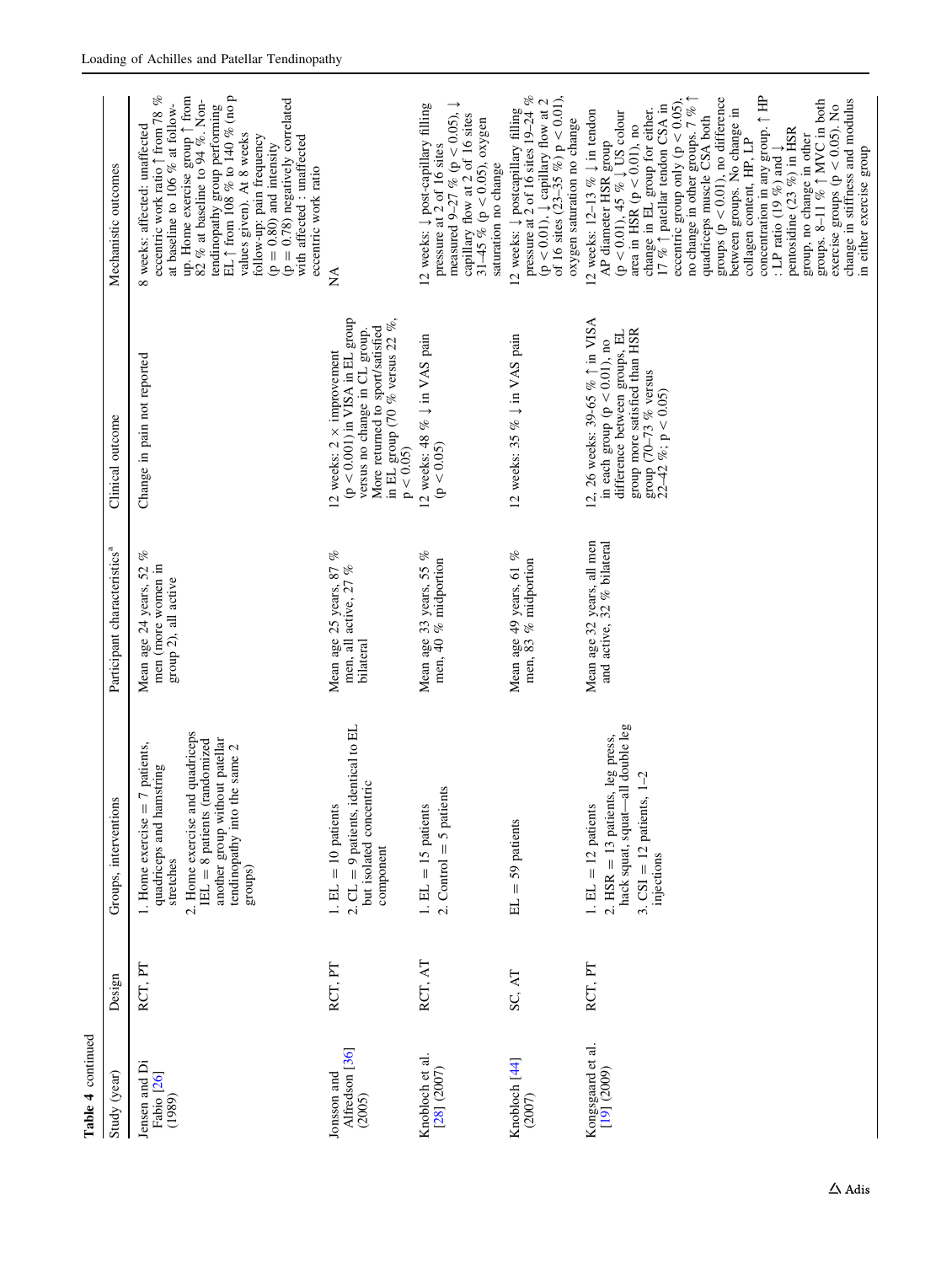| Table 4 continued                             |         |                                                                                                                                                                                            |                                                                                                                        |                                                                                                                                                                                                                                                                            |                                                                                                                                                                                                                                                                                                                                                                                                                                                                               |
|-----------------------------------------------|---------|--------------------------------------------------------------------------------------------------------------------------------------------------------------------------------------------|------------------------------------------------------------------------------------------------------------------------|----------------------------------------------------------------------------------------------------------------------------------------------------------------------------------------------------------------------------------------------------------------------------|-------------------------------------------------------------------------------------------------------------------------------------------------------------------------------------------------------------------------------------------------------------------------------------------------------------------------------------------------------------------------------------------------------------------------------------------------------------------------------|
| Study (year)                                  | Design  | Groups, interventions                                                                                                                                                                      | Participant characteristics <sup>a</sup>                                                                               | Clinical outcome                                                                                                                                                                                                                                                           | Mechanistic outcomes                                                                                                                                                                                                                                                                                                                                                                                                                                                          |
| ನ<br>Kongsgaard et<br>[20] (2010)             | SC, PT  | $HSR = 8$ patients (compared with<br>a group without tendinopathy<br>who did not perform the<br>exercise)                                                                                  | Mean age 33 years, all men<br>and active                                                                               | 12 weeks: $27%$ improvement in<br>VISA ( $p = 0.02$ )                                                                                                                                                                                                                      | 12 weeks: quadriceps CSA ↑ 7 %,<br>density $\uparrow$ 70 % ( $p = 0.08$ ), fibril<br>mean area $\downarrow$ 26 % ( $p = 0.04$ ) in<br>HSR group ( $p < 0.05$ ). Modulus<br>fraction no change. No change in<br>but no change in patellar tendon<br>10 %, tendon stiffness $\downarrow$ 9 % in<br>non-tendinopathy group for any<br>peak knee extension moment (<br>tended to decrease ( $p = 0.15$ )<br>CSA, strain and stress. Fibril<br>HSR group, fibril volume<br>outcome |
| Langberg et al.<br>[49] $(2007)$              | SC, AT  | $EL = 6$ patients (compared with a<br>group without tendinopathy who<br>performed the same exercise)                                                                                       | midportion symptoms, all<br>Mean age 26 years, all<br>active men with<br>unilateral                                    | 12 weeks: 71 % $\downarrow$ in VAS pain<br>$\left(\mathrm{p}<0.05\right)$                                                                                                                                                                                                  | tendinopathy group. No change<br>in either group in collagen<br>significant change in non-<br>synthesis ( $p < 0.05$ ). No<br>12 weeks: $4 \times \uparrow$ collagen<br>degradation                                                                                                                                                                                                                                                                                           |
| Mafi et al. [32]<br>(2001)                    | RCT, AT | 2. Mafi combined $= 22$ patients,<br>ecentric-concentric theraband<br>PF and heel raises, step-ups,<br>1. EL = $22$ patients<br>skipping, hopping                                          | men, all midportion, 57 %<br>Mean age 48 years, 55 %<br>active                                                         | to pre-injury activity in EL group<br>12 weeks: more satisfied/returned<br>(82 % versus 36 %; $p = 0.002$ )                                                                                                                                                                | Á                                                                                                                                                                                                                                                                                                                                                                                                                                                                             |
| Vertommen<br>et al. [37]<br>(1992)<br>Niesen- | RCT, AT | 2. Isotonic $= 9$ patients, eccentric-<br>patients, fast eccentric calf drop,<br>concentric planterflexion and<br>slow concentric component<br>1. Stanish and Curwin $= 8$<br>dorsiflexion | Mean age 38 years men;<br>30 years women, 59 $%$<br>men (more women in<br>midportion and active<br>Stanish group), all | greater decrease in Stanish group<br>Stanish and Curwin group but<br>12 weeks: VAS pain ↓ in both<br>( $p < 0.01$ ). More returned to<br>groups $(50-72 \frac{\omega}{6}; p < 0.05)$ ,<br>not significant (75 % versus<br>sport/improved activity in<br>33 %; $p = 0.15$ ) | concentric and eccentric torque<br>in both groups ( $p < 0.001$ ), no<br>difference between the groups<br>12 weeks: approximately $2 \times \uparrow$                                                                                                                                                                                                                                                                                                                         |
| Norregaard et al.<br>[33] (2007)              | RCT, AT | $1.EL = 21$ tendons, progressed to<br>2. Stretching $=$ 24 tendons, soleus<br>faster calf drop after 3 weeks<br>stretches<br>and gastrocnemius                                             | Mean age 42 years, 51 $\%$<br>men, 3-4 patients per<br>group had insertional,<br>$49%$ bilateral                       | improvements in symptoms and<br>pain (18-76 %; p < 0.01-0.05)<br>in both groups, no difference<br>3, 6, 12, 24, 52 weeks:<br>between the groups                                                                                                                            | initially associated with less pain<br>intensity and better quality of life<br>12 months: greater AP diameter<br>12 (not 3) months: AP $\downarrow$ 9-17 %<br>difference between the groups.<br>$(p < 0.05)$ in both groups, no<br>at 12 months ( $p < 0.01$ ), but<br>correlated to change in AP<br>change in symptoms not                                                                                                                                                   |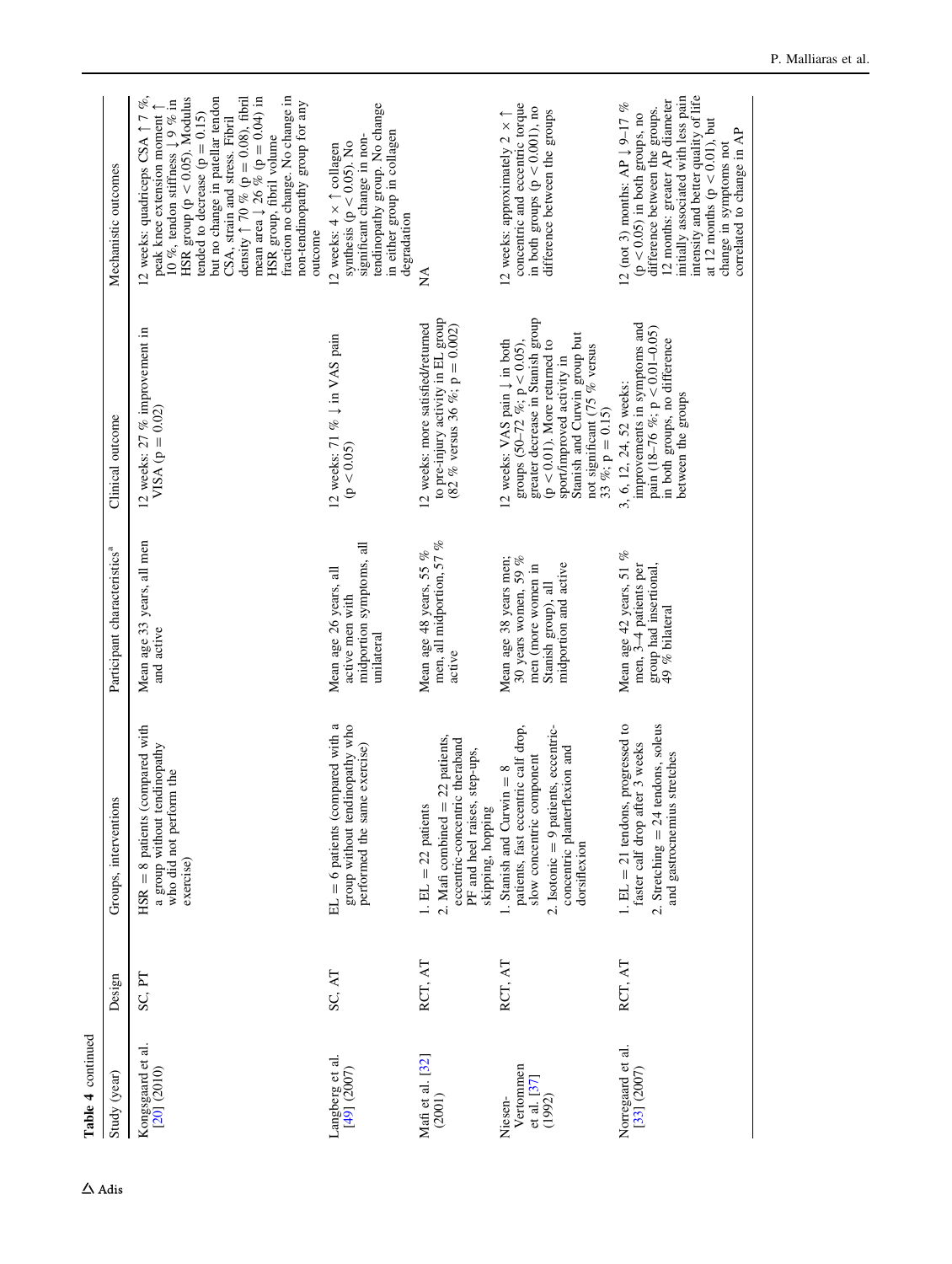| Study (year)                                    | Design  | Groups, interventions                                                                                | Participant characteristics <sup>a</sup>                                                                                                         | Clinical outcome                                                                                                                                                                                                                    | Mechanistic outcomes                                                                                                                                                                                                                                                                             |
|-------------------------------------------------|---------|------------------------------------------------------------------------------------------------------|--------------------------------------------------------------------------------------------------------------------------------------------------|-------------------------------------------------------------------------------------------------------------------------------------------------------------------------------------------------------------------------------------|--------------------------------------------------------------------------------------------------------------------------------------------------------------------------------------------------------------------------------------------------------------------------------------------------|
| Ohberg and<br>Alfredson [24]<br>(2004)          | SC, AT  | $EL = 34$ patients                                                                                   | Mean age 48 years, 76 %<br>men, 62 % active, all had<br>midportion symptoms,<br>37 % bilateral                                                   | Mean 28 months: 88 % had no<br>pain during activity                                                                                                                                                                                 | grey-scale US appearance in<br>90 %, Doppler signal resolved in<br>remaining Doppler if still painful<br>$(p < 0.001)$ . Trend towards US<br>Mean 28 months: 'more normal'<br>tendons that were still painful<br>78 %. More likely to have<br>abnormality remaining in<br>$\left( p=0.07\right)$ |
| Ohberg et al.<br>[ $25$ ] (2004)                | SC, AT  | $EL = 25$ patients, follow-up of Otherg 2004 study cohort                                            | Mean age 50 years, 76 %<br>men, 72 % active, 4 %<br>bilateral                                                                                    | Mean 3.8 years: 88 % returned to<br>pre-injury activity/satisfied                                                                                                                                                                   | 14 % ( $p < 0.005$ ), more likely<br>(86 % versus 5 %; $p < 0.001$ )<br>Mean 3.8 years: AP diameter $\downarrow$<br>satisfied if structure resolved                                                                                                                                              |
| Paolini et al. [38]<br>(2004)                   | RCT, AT | 33 patients<br>$2. EL + GTN = 31$ patients<br>1. EL + placebo $=$                                    | men, all midportion, 29 %<br>Mean age 49 years, 62 $\%$<br>bilateral                                                                             | group significance not reported)<br>2, 6, 12, 24 weeks: pain (scale<br>from 0 to 4) with activity $\downarrow$<br>21–61 %, VAS pain with<br>hopping $\downarrow$ 29–54 % (within                                                    | 2, 6, 12, 24 weeks: $2.4 - 2.8 \times \hat{\tau}$ in<br>ankle planterflexor mean total<br>work (significance not given)                                                                                                                                                                          |
| Peterson et al.<br>[39] (2007)                  | RCT, AT | 3. EL and Airheel brace = 28<br>patients<br>1. EL = $37$ patients<br>2. Airheel brace 35<br>patients | Mean age 43 years, 60 %<br>men, 92 % active, all had<br>midportion symptoms,<br>bilateral = $11\%$                                               | Assessment score, 20-60 $\%$ $\downarrow$ in<br>Orthopaedic Foot and Ankle<br>improvement in American<br>6, 12, 54 weeks: 10-16 %<br>VAS pain with activity<br>$\left( p < 0.001 \right)$                                           | 12 weeks: no significant change in<br>tendon AP diameter                                                                                                                                                                                                                                         |
| Purdam et al [27]<br>(2004)                     | CCT, PT | 2. EL without decline board $= 9$<br>1. EL = $8$ patients<br>patients                                | bilateral injuries but not<br>Mean age 25 years, 75 %<br>squat group older, more<br>men, all active (decline<br>females and more<br>significant) | returned to pre-injury activity in<br>EL group (75 % versus 11 %;<br>only (62 %; $p < 0.05$ ). More<br>12 weeks: VAS pain $\downarrow$ significantly in the EL group<br>$p = 0.04$                                                  | ΧÁ                                                                                                                                                                                                                                                                                               |
| Rodriguez<br>et al. $[43]$<br>(2011)<br>Romero- | SC, PT  | Flywheel = 10 patients, inertial<br>loading using flywheel device                                    | active men, 50 % bilateral<br>Mean age 25 years, all                                                                                             | 6, 12 weeks: 86 % improvement in<br>VISA (p < 0.01), 60 % $\downarrow$ in<br>VAS pain ( $p < 0.01$ )                                                                                                                                | concentric force, eccentric rectus<br>femoris EMG and bilateral CMJ<br>6 weeks: eccentric force $\uparrow$ 90 %<br>$(p = 0.03)$ , concentric rectus<br>$(p = 0.03)$ , no change in<br>femoris EMG ↑ 73 %<br>height                                                                               |
| Rompe et al. $[21]$<br>$(2007)$                 | RCT, AT | 3. Wait-and-see $=$ 25 patients<br>2. $ESWT = 25$ patients<br>1. EL = $25$ patients                  | Mean age = 49 years,<br>40 % men, 32 % active,<br>all midportion, all<br>unilateral                                                              | improvement in the wait-and-see<br>group. More patients completely<br>recovered or much better in the<br>EL (60 %) versus wait and see<br>16 weeks: 57 $%$ improvement in<br>group $(24 \%)$ [p < 0.01]<br>$VISA-A (p < 0.01)$ . No | 16 weeks: no change in AP<br>diameter                                                                                                                                                                                                                                                            |
| [45] $(2004)$<br>Shalabi et al.                 | SC, AT  | $EL = 25$ patients                                                                                   | men, 40 % active, all had<br>Mean age 51 years, 64 $\%$<br>midportion symptoms,<br>32 % bilateral                                                | 12 weeks: 40 % improvement in<br>5-point pain scale ( $p < 0.01$ )                                                                                                                                                                  | intensity $\downarrow$ 23 % (p < 0.05), pain<br>score post correlated with change<br>$(p < 0.05)$ , intratendinous signal<br>12 weeks: tendon CSA $\downarrow$ 14 %<br>in signal/not volume                                                                                                      |

Table 4 continued

Table 4 continued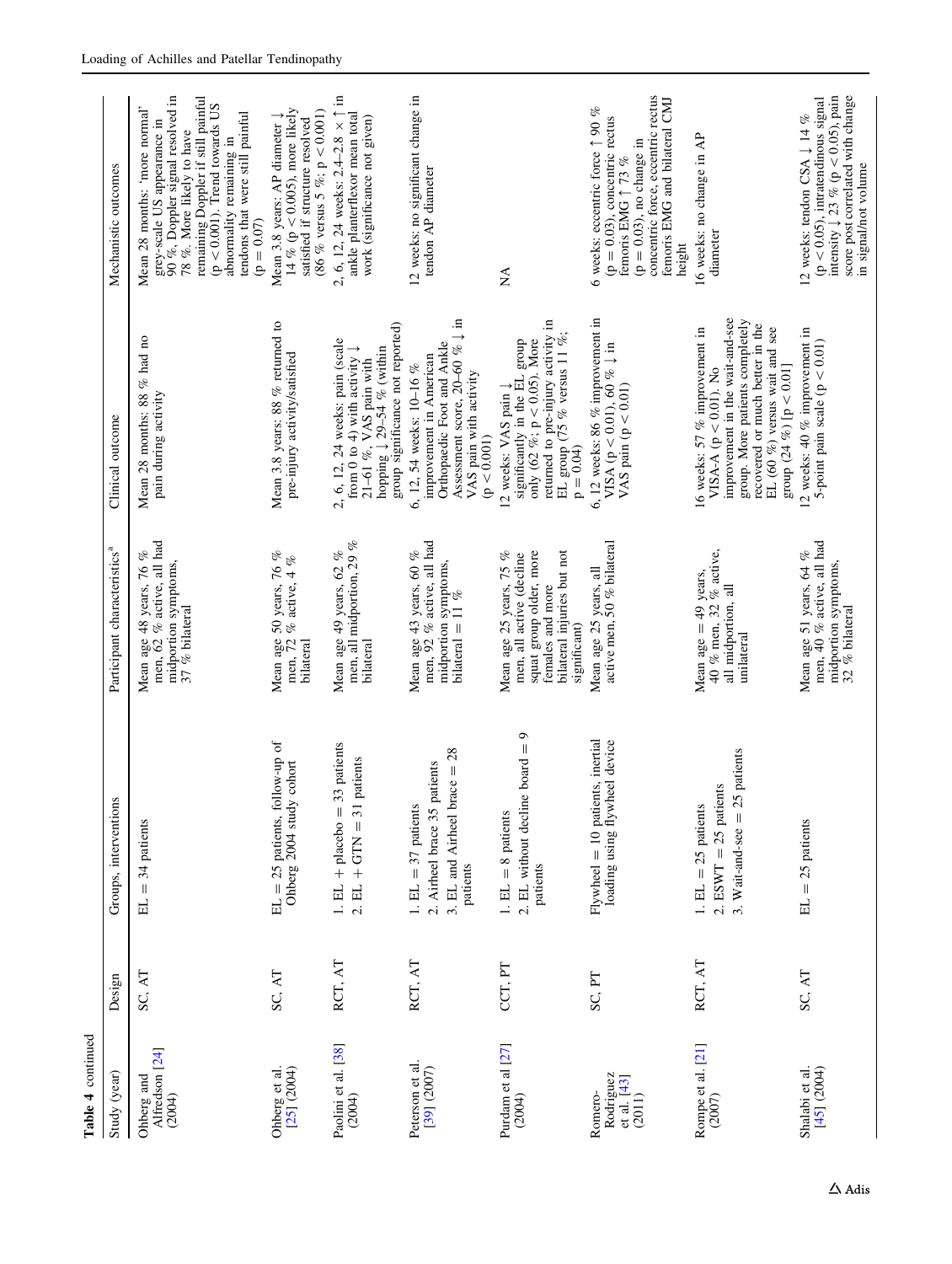| Table 4 continued                 |         |                                                                                                                                                            |                                                                                                               |                                                                                                                                                                                                                                                                                                                                                                                                                                                                                                                                                                     |                                                                                                                                                                                                                                                                                                                                                                                                                                                                                                                                                                               |
|-----------------------------------|---------|------------------------------------------------------------------------------------------------------------------------------------------------------------|---------------------------------------------------------------------------------------------------------------|---------------------------------------------------------------------------------------------------------------------------------------------------------------------------------------------------------------------------------------------------------------------------------------------------------------------------------------------------------------------------------------------------------------------------------------------------------------------------------------------------------------------------------------------------------------------|-------------------------------------------------------------------------------------------------------------------------------------------------------------------------------------------------------------------------------------------------------------------------------------------------------------------------------------------------------------------------------------------------------------------------------------------------------------------------------------------------------------------------------------------------------------------------------|
| Study (year)                      | Design  | Groups, interventions                                                                                                                                      | Participant characteristics <sup>a</sup>                                                                      | Clinical outcome                                                                                                                                                                                                                                                                                                                                                                                                                                                                                                                                                    | Mechanistic outcomes                                                                                                                                                                                                                                                                                                                                                                                                                                                                                                                                                          |
| Silbernagel et al.<br>[30] (2001) | RCT, AT | 2. Calf raises and stretching $= 18$<br>patients, calf<br>raises, balance, then eccentric<br>loading, then added speed<br>$1.$ Combined = $22$<br>patients | active (except 1 patient in<br>men, all midportion and<br>group 2), 41 % bilateral<br>Mean age 44 years, 77 % | significant difference in return to<br>(40 %) and pain with palpation<br>(29–57 %) $\downarrow$ in combined group<br>only (p < 0.05)<br>26 weeks: VAS activity $\downarrow$ in both groups (57–80 %), also $\downarrow$ in<br>(44 %) [ $p \le 0.05$ ]. 12 months:<br>satisfied (78 % versus 38 %;<br>combined group more likely<br>themselves recovered (60 $%$<br>combined group at 6 weeks<br>versus 38 %, $p < 0.05$ ), no<br>combined, 35 % calf raise/<br>12, 26 weeks: VAS walking<br>$p < 0.05$ ) and considered<br>pre-injury activity (55 %<br>stretching) | combined group only. No change<br>CMJ height 7-30 % both groups,<br>at 6 weeks, no group differences.<br>calf raise/stretching group also 1<br>6, 12, 26 weeks: calf endurance $\uparrow$<br>14–30 % both groups, no group<br>differences. 12, 26 weeks: $\uparrow$<br>26 weeks: PF ROM $\uparrow$ 4 %<br>in DF at any time                                                                                                                                                                                                                                                   |
| Silbernagel et al.<br>[23] (2007) | RCT, AT | identical to Silbernagel 2001 but<br>. Combined $= 19$ patients,<br>2. Combined + continued<br>sport $= 19$ patients<br>added hopping                      | men (more women group<br>Mean age 46 years, 53 %<br>2), all midportion and<br>active, 34 % bilateral          | ( $p < 0.01$ , up to 60 % combined,<br>no difference between the groups<br>up to 49 % combined + sport),<br>improvement in both groups<br>6, 12, 24, 52 weeks: VISA-A                                                                                                                                                                                                                                                                                                                                                                                               | group 1], no change in concentric<br>$(p < 0.05)$ [only $\uparrow$ at 6 weeks in<br>( $p < 0.05$ ) [no $\uparrow$ at 12 weeks in<br>group 1]. 12, 26, 52 weeks: $\uparrow$<br>group. 6, 26 weeks: Į DF ROM<br>5–6 %, group 2 only ( $p < 0.05$ )<br>toe-raise power in either group.<br>change in CMJ height in either<br>6, 12, 26, 52 weeks: $\uparrow$ eccentric-<br>power 17-26 % group 2 only<br>26 weeks: $\uparrow$ drop CMJ height<br>eccentric-concentric toe-raise<br>11 %, $\uparrow$ hop quotient 27 %,<br>group 2 only (p < 0.05). No<br>concentric work 20-29 % |
| Silbernagel et al.<br>[41] (2007) | SC, AT  | Combined $=$ 37 patients                                                                                                                                   | men, all had midportion<br>Mean age 46 years, 54 %<br>symptoms                                                | 12 months: 59 $%$ improvement in<br>fully recovered (VISA-A $\geq$ 90)<br>VISA-A on symptomatic side<br>( $p < 0.05$ ), 67 % classified as                                                                                                                                                                                                                                                                                                                                                                                                                          | between VISA-A scores and test<br>had ≥90 % of unaffected side on<br>$p = 0.61$ , $p < 0.01$ ). Among the<br>'fully recovered' patients, 25 %<br>was significantly correlated with<br>(calf raise endurance, drop CMJ<br>power). Only drop CMJ height<br>quotient, concentric toe-raise<br>battery ( $r = 0.18$ ; $p = 0.41$ )<br>VISA-A scores $(r = 0.178;$<br>height, hopping plyometric<br>power, eccentric toe-raise<br>12 months: low correlation<br>functional test battery                                                                                            |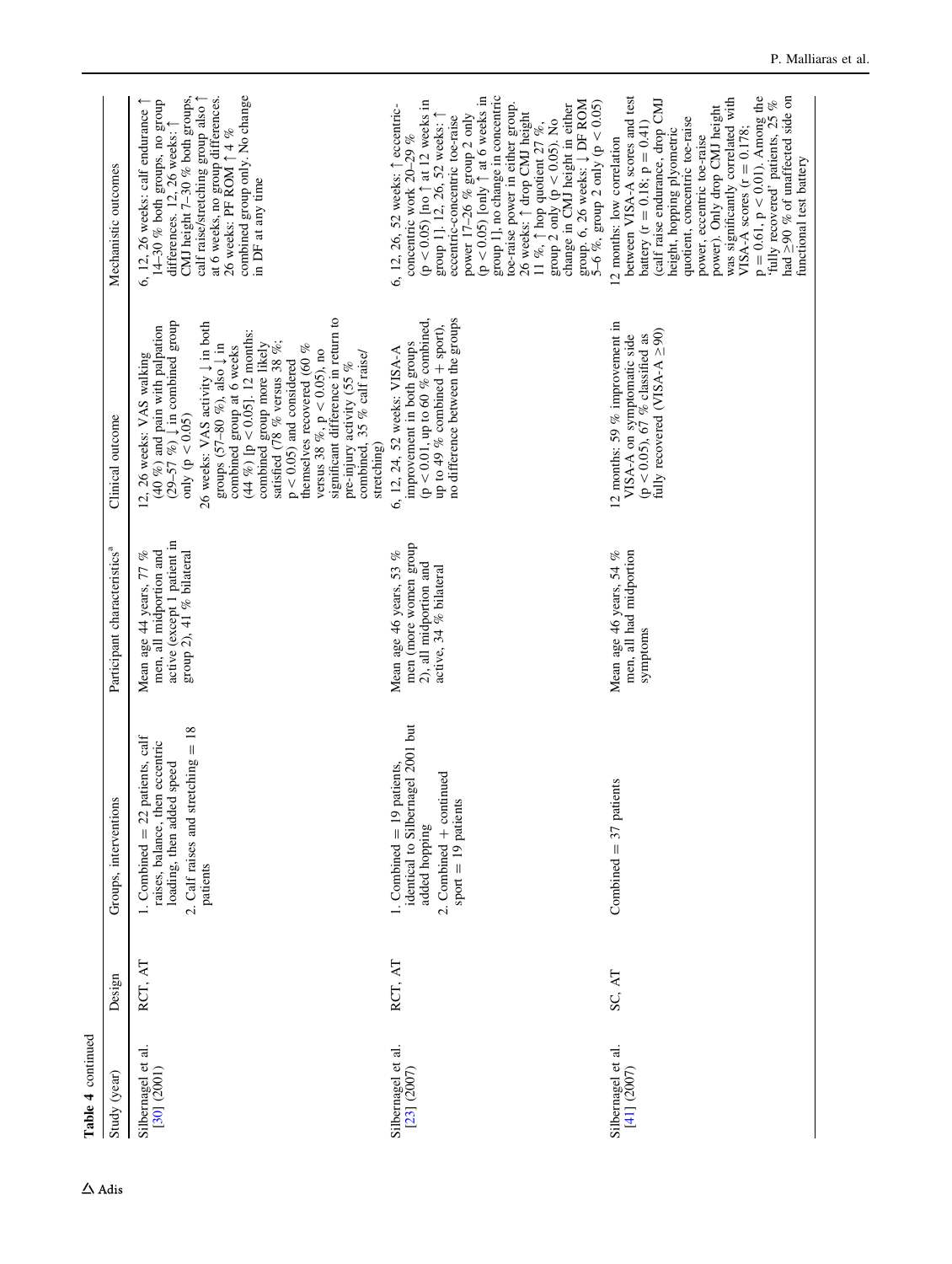| Table 4 continued                       |         |                                                                                                                                                                                                                                                     |                                                                                   |                                                                                                                                     |                                                                                                                                                                                                                                                                                                                                                          |
|-----------------------------------------|---------|-----------------------------------------------------------------------------------------------------------------------------------------------------------------------------------------------------------------------------------------------------|-----------------------------------------------------------------------------------|-------------------------------------------------------------------------------------------------------------------------------------|----------------------------------------------------------------------------------------------------------------------------------------------------------------------------------------------------------------------------------------------------------------------------------------------------------------------------------------------------------|
| Study (year)                            | Design  | Groups, interventions                                                                                                                                                                                                                               | Participant characteristics <sup>a</sup>                                          | Clinical outcome                                                                                                                    | Mechanistic outcomes                                                                                                                                                                                                                                                                                                                                     |
| Silbernagel et al.<br>[40] (2011)       | SC, AT  | Combined = 34 patients, follow-<br>up of Silbernagel 2007 study<br>cohort                                                                                                                                                                           | Mean age 51 years, 53 %<br>men, all active and had<br>midportion symptoms         | asymptomatic, 5 patients who<br>among 13 patients who were<br>5 years: functional evaluation<br>had continued symptoms              | eccentric-concentric power, drop<br>power ( $p = 0.04$ ). No deficit for<br>( $p = 0.09$ ), 14 % for concentric<br>Continued symptomatics had an<br>5 years: deficit between affected<br>18 % deficit for concentric<br>eccentric-concentric work<br>CMJ height, hop quotient.<br>asymptomatics: 9 % for<br>and unaffected side-<br>power ( $p = 0.03$ ) |
| Van der Plas<br>et al. $[42]$<br>(2012) | SC, AT  | follow-up of de<br>Jonge 2010 study cohort<br>$EL = 46$ patients,                                                                                                                                                                                   | active, all had midportion<br>symptoms, 26 % bilateral<br>Mean age 51 years, 91 % | ( $p < 0.001$ ), 12 % improvement<br>5 years: 70 % improvement in<br>in VISA-A from 1 year<br>VISA-A from baseline<br>$(p = 0.006)$ | presence and VISA-A at 5 years<br>( $p > 0.05$ ). VISA-A change and<br>not correlated with baseline AP<br>Doppler present 59 % baseline<br>5 years: AP $\downarrow$ 7 % (p = 0.051),<br>at 5 years was not associated<br>with baseline Doppler. Pain<br>and 47 % at follow-up<br>diameter                                                                |
| Visnes et al. [11]<br>(2005)            | RCT, PT | 2. Control = 16 active athletes<br>1. EL = $13$ active athletes                                                                                                                                                                                     | Mean age 27 years, 65 %<br>men, volleyball players,<br>42 % bilateral             | significant difference to control<br>change in VISA scores, no<br>12, 18 weeks: no significant<br>dnora                             | group. SJ height (uni-, bilateral),<br>2 weeks: $\uparrow$ bilateral CMJ height<br>CMJ height (unilateral) no<br>$(1.2 \text{ cm}, \, p = 0.046)$ in ET<br>change either group                                                                                                                                                                           |
| Young et al. $[31]$<br>(2005)           | RCT, PT | 2. Stanish and Curwin $= 8$ active<br>1. EL = $9$ active athletes<br>athletes                                                                                                                                                                       | Mean age 27 years, 77 %<br>men, volleyball players                                | 12 months: more likely clinically<br>significant VISA change in EL<br>group (94 % versus 41 %)                                      | Ź                                                                                                                                                                                                                                                                                                                                                        |
|                                         |         | Extracorporeal shockwave therapy, EMG electromyographic activity, GTN glycerol tri-nitrate, HSR heavy slow resistance, HP hydroxylysyl piridinoline, IEL isokinetic eccentric loading, LP<br>AP anteroposterior, AT Achilles tendon, CCT controlled |                                                                                   | trial, CL concentric loading, CMJ countermovement jump, CSA cross-sectional area, dorsiflexion, EL eccentric loading, ESWT          |                                                                                                                                                                                                                                                                                                                                                          |

| activity, GTN glycerol tri-nitrate, HSR heavy slow resistance, HP hydroxylysyl piridinoline, IEL isokinetic eccentric loading, LP<br>range of motion, RM repetition maximum, SC single cohort, SJ squat jump, US ultrasound imaging, VAS visual analogue score, VISA Victorian Institute of Sport Assessment, VISA-A VISA-<br>lysyl pyridinoline, MRI magnetic resonance imaging, MVC maximal voluntary contraction, NA not applicable, PF planterflexion, PT patellar tendon, RCT randomized controlled trial, ROM<br>Extracorporeal shockwave therapy, EMG electromyographic<br>↑, indicates increase; ↓, indicates decrease<br>Achilles version | insertion (for AT only) and activity. All imaging studies use ultrasound except for Shalabi et al. [101] and Gardin et al. [48] (MRI)<br>Mean age, gender, uni-versus bilateral, midportion versus i |
|----------------------------------------------------------------------------------------------------------------------------------------------------------------------------------------------------------------------------------------------------------------------------------------------------------------------------------------------------------------------------------------------------------------------------------------------------------------------------------------------------------------------------------------------------------------------------------------------------------------------------------------------------|------------------------------------------------------------------------------------------------------------------------------------------------------------------------------------------------------|
|----------------------------------------------------------------------------------------------------------------------------------------------------------------------------------------------------------------------------------------------------------------------------------------------------------------------------------------------------------------------------------------------------------------------------------------------------------------------------------------------------------------------------------------------------------------------------------------------------------------------------------------------------|------------------------------------------------------------------------------------------------------------------------------------------------------------------------------------------------------|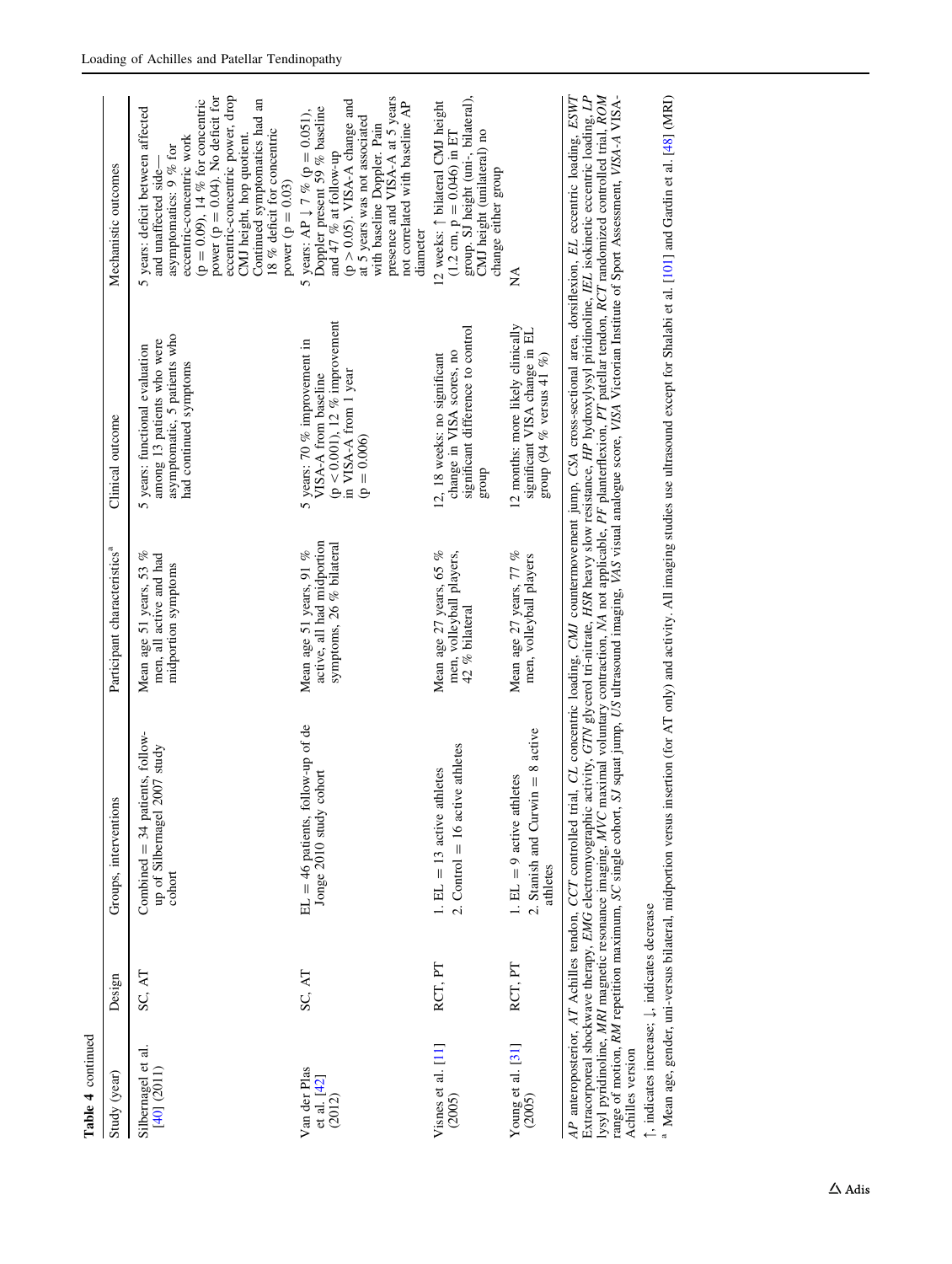calf endurance and jump performance is greater with Silbernagel-combined loading versus calf raises/stretching [\[30](#page-18-0)]. There is moderate evidence from one high-quality and three-low quality studies, showing that (i) improved clinical outcomes are associated with improved jump performance [\[23](#page-17-0), [30](#page-18-0)] (ii) improved clinical outcomes are associated with increased calf power [[23](#page-17-0)] (iii) calf power and jump performance is greater with Silbernagel-combined loading when sport is continued [\[23\]](#page-17-0) (iv) improvement in clinical outcomes is not associated with resolution in side-to-side deficits in various functional measures (planterflexor endurance, torque, power and work, jump and hop tests) [[40,](#page-18-0) [41\]](#page-18-0). There is conflicting clinical evidence from one highquality and one low-quality study that improved clinical outcomes are associated with increased planterflexion and decreased dorsiflexion range of motion [[23,](#page-17-0) [30](#page-18-0)].

3.3.1.1.3 Other Loading. There is limited evidence from one low-quality study that improved clinical outcomes are associated with increased planterflexor torque following Stanish and Curwin loading but not isotonic loading [\[37](#page-18-0)], and increased planterflexor torque following isokinetic loading [[47\]](#page-18-0).

# 3.3.1.2 Imaging Measures

3.3.1.2.1 Eccentric Loading. There is conflicting evidence from seven low-quality studies, which show that improved clinical outcomes are associated with (i) decreased anteroposterior diameter  $[21, 25, 33, 39, 42]$  $[21, 25, 33, 39, 42]$  $[21, 25, 33, 39, 42]$  $[21, 25, 33, 39, 42]$  $[21, 25, 33, 39, 42]$  $[21, 25, 33, 39, 42]$  $[21, 25, 33, 39, 42]$  $[21, 25, 33, 39, 42]$  $[21, 25, 33, 39, 42]$  $[21, 25, 33, 39, 42]$ ; (ii) a decrease in the proportion of tendons containing Doppler signal [[22,](#page-17-0) [24,](#page-17-0) [42](#page-18-0)] (one study is high quality and shows no change in the proportion of tendons containing Doppler signal) [\[22](#page-17-0)]. There is conflicting evidence from two low-quality studies that investigate the same cohort at different times and found that improved clinical outcomes are associated with decreased cross-sectional area (CSA) [[45,](#page-18-0) [48](#page-18-0)]. There was only one high-quality study that showed no change in tendon dimensions in association with reduced symptoms (anteroposterior diameter) [\[21\]](#page-17-0). There is moderate evidence from one high-quality and four low-quality studies, which show that (i) imaging (Doppler presence and anteroposterior diameter at baseline, change in anteroposterior diameter) does not predict a change in symptoms [\[22](#page-17-0), [33](#page-18-0), [42](#page-18-0)] (ii) improved clinical outcomes following isokinetic loading are associated with decreased intratendinous signal intensity [\[45](#page-18-0), [48\]](#page-18-0).

3.3.1.2.2 Other Loading. There is limited evidence from one low-quality study that improved clinical outcomes following isokinetic loading are associated with a decrease in the proportion of abnormal tendons on greyscale ultrasound [\[47](#page-18-0)].

## 3.3.1.3 Biochemical and Blood Flow

3.3.1.3.1 Eccentric Loading. There is limited evidence from two low-quality studies, showing that improved clinical outcomes are associated with (i) an increase in type I collagen synthesis [\[49](#page-18-0)], but not associated with reduced glutamate concentration [\[51](#page-18-0)]; (ii) reduced Achilles tendon capillary blood flow and post-capillary filling pressure [\[44](#page-18-0)].

# 3.3.2 Patellar

## 3.3.2.1 Neuromuscular and Jump Performance Outcomes

3.3.2.1.1 Eccentric Loading. There is moderate evidence from two high-quality studies, which showed that improved clinical outcomes are associated with (i) increased knee extensor torque [\[19\]](#page-17-0); (ii)increased leg press 1-repetition maximum (1RM) [\[18\]](#page-17-0); (iii) increased quadriceps muscle CSA [\[19](#page-17-0)]. There is conflicting evidence from two highquality studies that improved clinical outcomes are not associated with improved jump performance [[11,](#page-17-0) [18](#page-17-0)].

3.3.2.1.2 Heavy-Slow Resistance (HSR) Loading. There is strong evidence from two high-quality studies that improved clinical outcomes are associated with increased knee extensor torque [\[19](#page-17-0), [20\]](#page-17-0). There is moderate evidence from one high-quality study that improved clinical outcomes are associated with increased quadriceps muscle CSA [\[19](#page-17-0)].

3.3.2.1.3 Stanish and Curwin Loading. There is limited evidence from one low-quality study that improved clinical outcomes are associated with increased knee flexor but not extensor torque [[29\]](#page-18-0). There is limited evidence from one low-quality study that there is no group difference in change in knee flexor and extensor torque between Stanish and Curwin and isotonic loading [[29\]](#page-18-0).

3.3.2.1.4 Other Loading. There is limited evidence from two low-quality studies, which showed that; (i) torque deficits resolve following isokinetic loading [\[47](#page-18-0)] (ii) improved clinical outcomes are associated with increased eccentric force on a flywheel device (but not concentric force), but no change in jump performance following fly-wheel loading [\[43](#page-18-0)].

# 3.3.2.2 Imaging, Structural and Mechanical Property Outcomes

3.3.2.2.1 Eccentric Loading. There is moderate evidence from one high-quality study, which showed that (i) improved clinical outcomes are not associated with reduced Doppler area and anteroposterior diameter [[19\]](#page-17-0);(ii)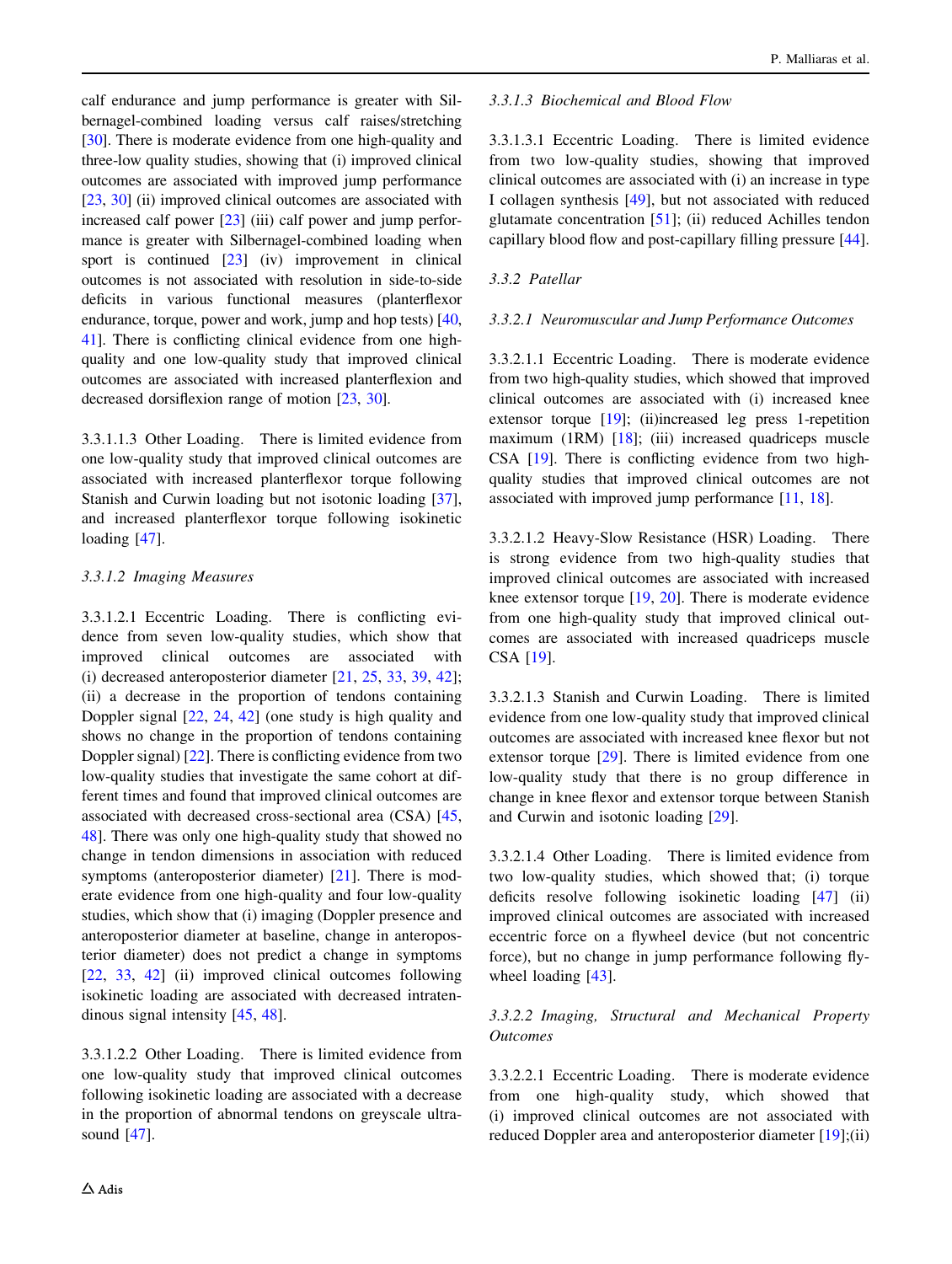<span id="page-12-0"></span>increase in CSA is greater following eccentric, compared with HSR loading [\[19](#page-17-0)];(iii) improved clinical outcomes are not associated with change in tendon stiffness and modulus [\[19](#page-17-0)].

3.3.2.2.2 HSR. There is moderate evidence from two high-quality studies, which showed that improved clinical outcomes are associated with (i) reduced Doppler area and anteroposterior diameter [\[19](#page-17-0)]; (ii) increased fibril density, decreased fibril mean area and no change in fibril volume fraction [\[20](#page-17-0)]. There is conflicting evidence from two highquality studies that improved clinical outcomes are associated with a decrease in tendon stiffness and modulus [\[19](#page-17-0), [20](#page-17-0)].

# 3.3.2.3 Biochemical Outcomes

3.3.2.3.1 Eccentric Loading. There is moderate evidence from one high-quality study that improved clinical outcomes are not associated with change in collagen content, hydroxylysyl pyridinoline (HP) and lysyl pyridinoline (LP) concentration, HP/LP ratio, and pentosidine concentration [\[19](#page-17-0)].

3.3.2.3.2 HSR Loading. There is moderate evidence from one high-quality study that collagen content, HP and LP concentration do not change but HP/LP ratio increases and pentosidine concentration decreases alongside improved clinical outcomes [[19\]](#page-17-0).

# 4 Discussion

### 4.1 Comparison of Loading Programmes

Ten studies were identified that compared loading programmes in Achilles and patellar tendinopathy. Only two studies, both investigating patellar tendinopathy, were high quality [\[11](#page-17-0), [19](#page-17-0)]. Although the Alfredson eccentric loading model is a popular clinical intervention, there is limited evidence in the Achilles tendon to support its use when compared with other loading programmes. There was limited evidence from one study that patient satisfaction/ return to preinjury activity is greater following eccentric compared with concentric loading in the Achilles tendon [\[32](#page-18-0)]. This evidence should be interpreted with caution, as the concentric group performed different exercises that are likely to have involved a much lower load (i.e. non- or partial weightbearing initially). The Silbernagel-combined loading programme incorporates eccentric-concentric, eccentric and then faster loading and has been investigated in four Achilles tendon studies. There is limited evidence that this programme offers superior clinical outcomes to eccentric-concentric calf raises and stretching alone [[30\]](#page-18-0). It is important for clinicians to appreciate that there is as much evidence for the Silbernagel-combined programme as there is for the Alfredson eccentric programme when comparing them to other loading programmes in Achilles tendinopathy. The gradual progression from eccentricconcentric to eccentric followed by faster loading may benefit patients who are unable to start with an Alfredson eccentric programme due to pain or calf weakness.

In the patellar tendon, there is conflicting evidence that eccentric loading is superior to other loading programmes. There is limited evidence that VISA improvement is greater following eccentric loading compared with concentric loading [\[36\]](#page-18-0), and Stanish and Curwin loading [[31\]](#page-18-0) in patellar tendinopathy. However, there is moderate evidence that eccentric loading is equivalent on VISA outcomes and inferior on patient subjective satisfaction to HSR loading [\[19](#page-17-0)]. HSR loading is performed three times per week rather than twice daily, and this may explain the greater patient satisfaction. Good-quality evidence is lacking for both Achilles and patellar tendinopathy, but there is clearly benefit from loading programmes that involve eccentric-concentric muscle actions.

Some studies investigated tendon loading prior or during a competition phase. Young et al. [[31\]](#page-18-0) found that slow eccentric decline squats preseason, led to superior postvolleyball season patellar tendon VISA outcomes than that of the Stanish and Curwin loading. Visnes et al. [[11\]](#page-17-0) found eccentric decline squatting did not improve patellar tendon VISA outcomes when performed during a volleyball season. Silbernagel et al. [\[23](#page-17-0)] found continued sport activity did not compromise clinical outcomes at 12 months, as long as sport was gradually introduced to ensure minimal pain during and after loading. Continuing sport with rehabilitation may be more successful in Achilles tendenopathy, as sport load may be lower than typical patellar tendon loads in some sports (e.g. volleyball).

# 4.2 Mechanisms of Achilles and Patellar Tendon Loading Programmes

# 4.2.1 Neuromuscular Performance and Muscle Size

Loading was shown to be associated with improved neuromuscular outcomes (e.g. 1RM torque) in most studies. The highest level of evidence supported eccentric and Silbernagel-combined loading in the Achilles (moderate evidence) [[23,](#page-17-0) [30](#page-18-0), [34,](#page-18-0) [35](#page-18-0)] and HSR loading in the patellar tendon (strong evidence) [\[19](#page-17-0), [20](#page-17-0)]. There is limited evidence for Stanish and Curwin and isokinetic loading in the Achilles [\[37](#page-18-0), [47](#page-18-0)] and evidence for eccentric (moderate) and flywheel (limited) in the patellar tendon [\[19](#page-17-0), [43\]](#page-18-0). There is also limited evidence that quadriceps size increase is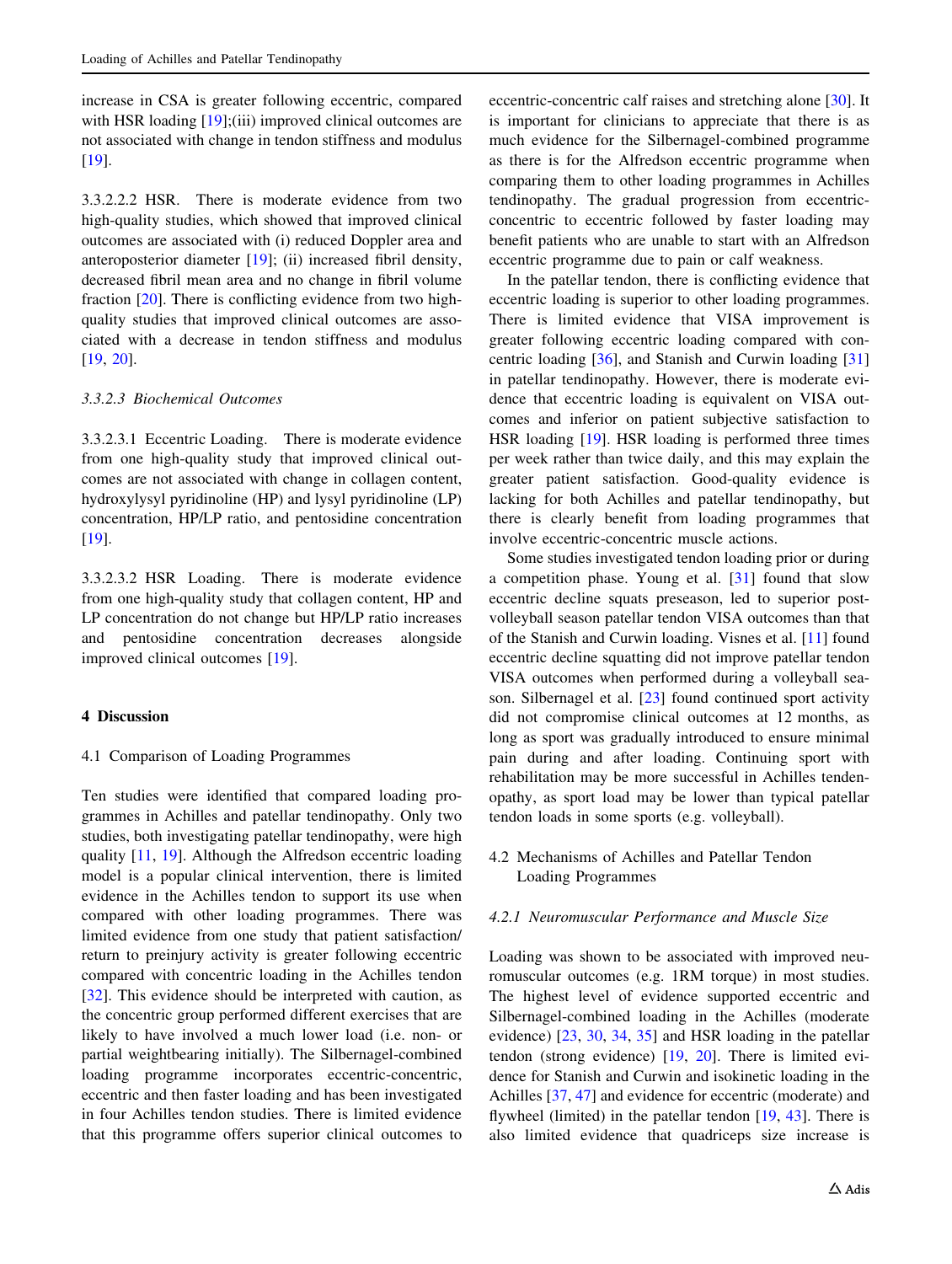similar following HSR and eccentric loading in the patellar tendon [\[19](#page-17-0)]. Overall, Silbernagel and eccentric loading in the Achilles and HSR loading in the patellar have the highest level of evidence for improving neuromuscular function in Achilles and patellar tendinopathy.

Although eccentric loading is often linked with greater muscle-tendon unit load and adaptation, this systematic review did not identify any evidence of this among tendinopathy patients. Among normal participants, eccentric loading results in greater muscle strength gains and hypertrophy (especially type II fibres) than concentric loading [[52\]](#page-18-0), but not when the load is equalized [\[52](#page-18-0)], suggesting load intensity rather than contraction type is the stimulus. There is an unfounded perception among many clinicians that eccentric muscle action always leads to greater muscle-tendon unit load than concentric and isometric contractions. During eccentric muscle action, there are less active motor units than concentric contraction when external load and speed are constant, with less resultant muscle EMG activity [[53,](#page-18-0) [54](#page-18-0)] and oxygen con-sumption [\[55](#page-18-0), [56](#page-18-0)]. This increases the force potential with eccentric contraction, but this potential can only be realized via the following two mechanisms:(i) if the external load is greater than the maximal concentric and isometric load capability; and (ii) by increasing the speed of eccentric contraction under load, as predicted by the force-velocity curve [\[55](#page-18-0), [57\]](#page-18-0) (Fig. 2). For example, when a sprinter increases running speed the hamstring muscle-tendon during limb deceleration will increase. Therefore, clinical eccentric loading among tendinopathy patients may not lead to a greater change in neuromuscular outcomes because load intensity is often not maximized [[11,](#page-17-0) [19,](#page-17-0) [45](#page-18-0)].



Fig. 2 Force velocity curve.  $L_0$  isometric length,  $P_0$  maximum isometric tension,  $V_{max}$  maximum velocity (reproduced from Leiber [[57](#page-18-0)], with permission from Lippincott, Williams and Wilkins)

Clinically, the load potential of eccentric contractions may be limited by symptom irritability.

#### 4.2.2 Power and Jump Performance

There is moderate evidence, which shows that calf power and jump performance improves alongside symptoms following Silbernagel-combined loading but only at 6 months [\[23](#page-17-0), [30\]](#page-18-0), and there is moderate evidence, which shows that improvement in both outcomes is greater if sport is continued [[23\]](#page-17-0). Continued sport, as long as symptoms are stable, seems to have a specific effect on these power outcomes, which is not gained even with the Silbernagelcombined programme that includes faster calf loading and stretch-shorten cycle rehabilitation. In contrast, there is moderate evidence that jump performance is not associated with clinical improvement in patellar tendinopathy following eccentric [[11,](#page-17-0) [18\]](#page-17-0), and limited evidence following flywheel loading [\[43](#page-18-0)], even though sport was continued in these studies based on pain monitoring. A recent systematic review found some evidence for increased vertical jump performance in patellar tendon patients compared with asymptomatic cohorts, which may partly explain this finding [\[58](#page-18-0)].

# 4.2.3 Do Side-to-Side Neuromuscular and Jump Performance Deficits Resolve?

Side-to-side deficits (e.g. torque, work, endurance) were only evaluated in the Achilles tendon. There is moderate [\[34](#page-18-0), [35,](#page-18-0) [47](#page-18-0)] evidence that deficits resolve in the short term (10–12 weeks), but also that they are present at longer-term follow up (12 months to 5 years)  $[40, 41]$  $[40, 41]$  $[40, 41]$  $[40, 41]$ . It is possible that deficits recur when rehabilitation ceases, indicating that performance may need to be maintained with ongoing loading.

#### 4.2.4 Imaging, Structure and Biochemicals

The only evidence for change in imaging measures in the Achilles tendon is decreased intratendinous signal intensity on magnetic resonance imaging (MRI) following eccentric loading (moderate evidence) [[45,](#page-18-0) [48\]](#page-18-0). This review did not identify any evidence that tendon dimensions (anteroposterior diameter, CSA) and the proportion of tendons with Doppler signal change following Achilles eccentric loading, despite limited evidence for increased collagen type 1 production. In the patellar tendon, improved clinical outcomes were not associated with reduced Doppler area and anteroposterior diameter in eccentric loading, but they were following HSR (moderate evidence) [\[19](#page-17-0)]. There is also moderate evidence, that HSR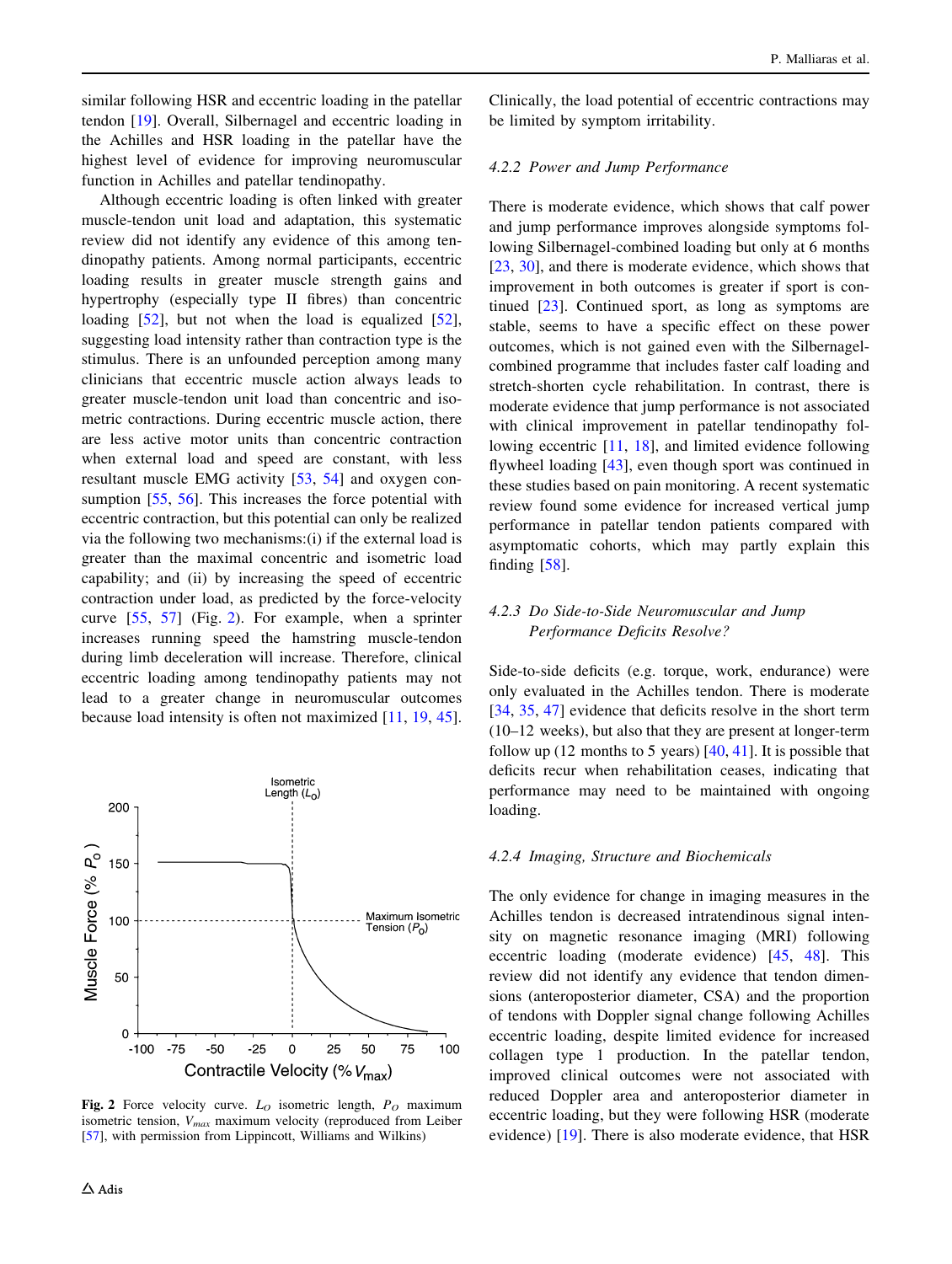is less likely to lead to increased patellar tendon CSA, and more likely to lead to increased pentosidine concentration and HP/LP ratio, indicative of collagen turnover [[19\]](#page-17-0). This suggests that HSR has a more positive effect on tendon adaptation and remodelling if increased CSA is interpreted as increased pathology in the eccentric loading group. The effect of HSR on tendon adaptation is supported by moderate evidence of improved clinical outcomes alongside 'normalization' of tendon microstructure (increased fibril density, decreased fibril mean area) in patellar tendinopathy [\[20](#page-17-0)].

HSR appears to be a promising intervention for tendon adaptation, although it should be highlighted that it is only investigated in two studies, both in the patellar tendon. VISA change was similar in the HSR and eccentric loading groups, despite evidence for greater tendon adaptation with HSR [\[19](#page-17-0)]. Improved tendon structure may reduce the risk of recurrence. Future research is needed to explore this possibility. Pathology may improve spontaneously among tendons that are less progressed on the tendon pathology continuum [[59\]](#page-18-0) but, perhaps, HSR is more likely to bring about adaptation of more severely pathological tendons and partly or fully restore the loss of tendon stiffness observed in pathological tendons [[60\]](#page-18-0). Tendons with less severe pathology have a better clinical and pathology prognosis and vice versa [[61–63\]](#page-18-0); therefore, it is presumed there may be clinical benefit in improving severely abnormal tendon pathology if this was possible.

A likely explanation of the superior tendon adaptation with HSR may be increased load. HSR probably involved heavier tendon load (maximum load  $= 6RM$  in HSR versus 15 kg in eccentric loading (Kongsgaard M et al., personal communication), and tendon and muscle response are known to be load dependent. Kubo et al [[64\]](#page-18-0) compared identical volume and intensity of isometric quadriceps loading in 50° and 100° knee flexion. Patellar tendon moment arm, and therefore tendon force, was greater in 100", and only this group demonstrated increased tendon stiffness. Arampatzis et al. [\[65](#page-18-0), [66](#page-19-0)] found that an increase in tendon stiffness following chronic eccentric-concentric heavy loading was diminished at higher strain frequency (i.e. faster contraction, less time under tension, tendon strained less during loading). Tendon is viscoelastic and is more compliant (i.e. strains more) with longer duration and heavier contractions [[67,](#page-19-0) [68\]](#page-19-0), and strain is thought to be the stimulus for tendon adaptation [[66\]](#page-19-0). The current systematic review, however, found conflicting evidence for change in tendon stiffness following HSR [\[19](#page-17-0), [20\]](#page-17-0), and no evidence following eccentric loading, despite evidence for biochemical adaptation (e.g. HP/LP ratio) [[19\]](#page-17-0). This suggests structure and material property changes may be different or delayed in pathological tendons.

# 4.2.5 Muscle-Tendon Unit Compliance and Length-Tension Relationship

Although there is conflicting evidence for change in dorsiflexion and planterflexion range with Silbernagel-combined loading in this systematic review [\[23](#page-17-0), [30\]](#page-18-0), Mahieu et al [[69\]](#page-19-0) reported an increase in ankle dorsiflexion range of motion and muscle-tendon unit compliance (reduced resistance to passive stretch) after 6 weeks of eccentric loading performed without any additional load (i.e. bodyweight only) among normal participants. Increased range of motion has been demonstrated in other studies following eccentric [[69–71\]](#page-19-0) and eccentric-concentric loading [\[72](#page-19-0)], and other authors report both increased [\[73](#page-19-0)] and decreased [\[74](#page-19-0)] muscle-tendon unit compliance after chronic loaded eccentrics. Eccentric contraction has also been widely reported to lead to a rightwards shift of the length-tension curve (greater force potential at longer lengths) [[75–78\]](#page-19-0) (Fig. 3) and increased sarcomere length [[78–81\]](#page-19-0), and sarcomeres in series [[82–84\]](#page-19-0). Similar changes have been demonstrated with concentric loading [\[78](#page-19-0)]. Clarifying whether contraction type, load intensity or other factors such as loading range of motion influence these outcomes, and whether they relate to clinical outcomes in tendinopathy, may improve effectiveness in tendinopathy rehabilitation. For example, a loading programme that achieves increased muscle-tendon unit compliance may lead to superior clinical outcomes among Achilles patients with reduced calf muscle-tendon unit compliance. The challenge may be the complex interaction between these factors (e.g. a ballet dancer with an excessive range of motion but reduced muscle-tendon unit compliance) and how to measure them clinically (e.g. muscle-tendon unit compliance).



Fig. 3 Length–tension curve (muscle force is optimal near the midjoint range and reduces at inner and outer joint ranges). Reproduced from Leiber [\[57](#page-18-0)], with permission from Lippincott, Williams and Wilkins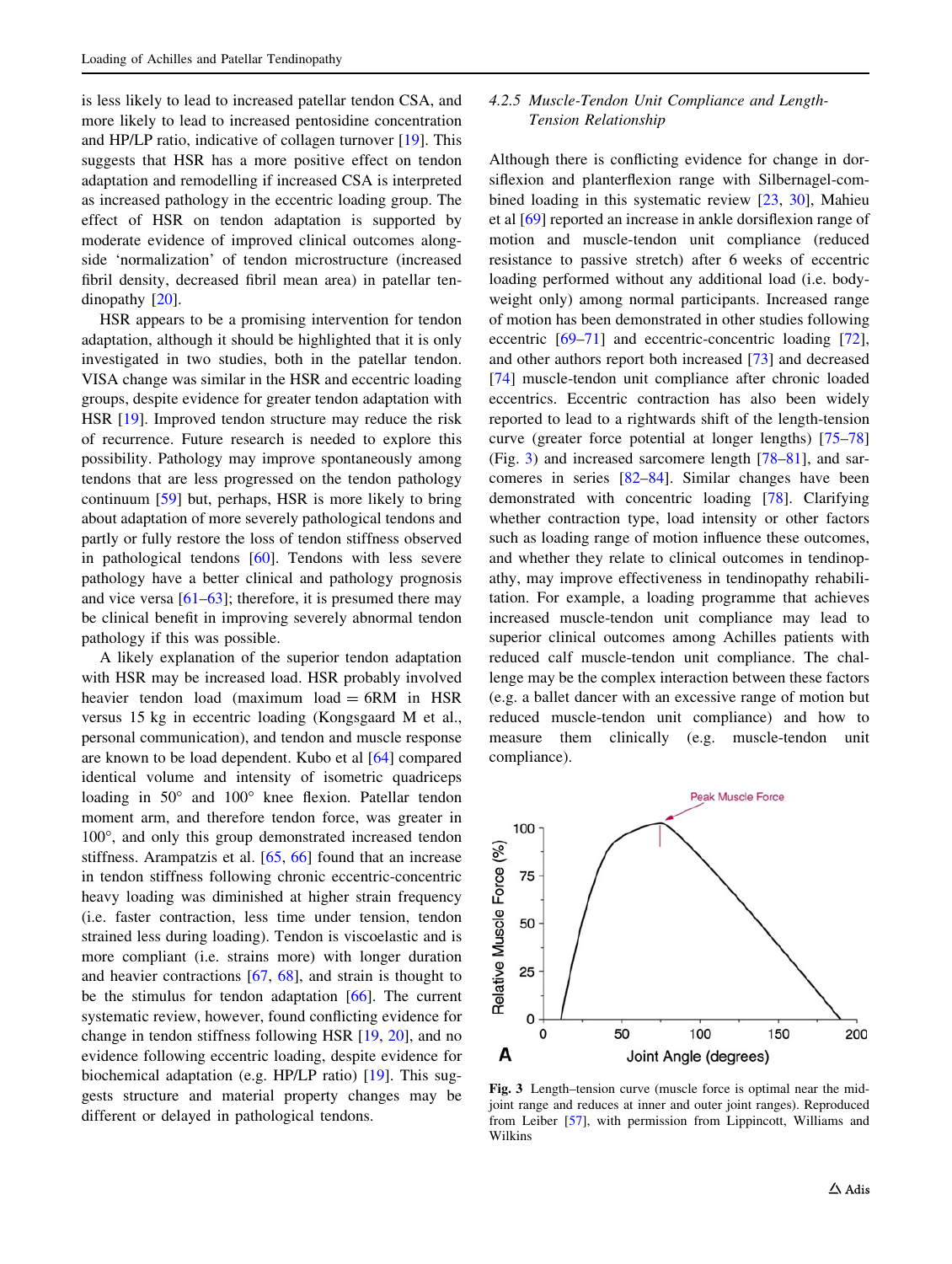# 4.2.6 Blood Flow

Hypoxia has been implicated in the pathogenesis of tendinopathy and, therefore, change in microvasculature has been investigated as a potential mechanism of eccentric loading. Although there is limited evidence that Achilles capillary flow and post-capillary pressure decreased following 12 weeks of eccentric loading, this finding was only seen at 13 % of the 16 anatomical sites around the Achilles tendon that were evaluated [[28,](#page-17-0) [44](#page-18-0)]. Furthermore, a recent study showed women had greater vascular improvement (decrease in post-capillary pressures) than men but less symptomatic response following eccentric loading [[85](#page-19-0), [86\]](#page-19-0), questioning the link between this potential mechanism and pain.

# 4.2.7 Pain System

Alfredson et al. [\[35](#page-18-0)] hypothesized that aggressive, painful eccentric calf drops have a direct mechanical effect on neurovascular ingrowth that may be a source of pain [\[87](#page-19-0)]. There is no evidence that such a direct mechanical effect modulates pain, and this systematic review did not identify any evidence that a change in glutamate may explain clinical outcomes in Achilles tendinopathy. However, the popular rehabilitation approach of exposing tendon tissues to progressively more eccentric loading and SSC loading whilst monitoring and avoiding tendon irritability, is likely to have some effect on the nervous system and pain perception. This may be a change in local biochemicals that has not yet been studied, or central nervous system changes (e.g. increased inhibitory neuron activation, cortical reorganization) [[88\]](#page-19-0).

# 4.2.8 Are Isolated Eccentric Contractions Justified Clinically?

This review found only limited evidence from one study in the Achilles tendon, and conflicting evidence in the patellar tendon, which showed that isolating eccentric muscle contraction is superior to other loading [[19,](#page-17-0) [31,](#page-18-0) [32,](#page-18-0) [36](#page-18-0)], and no evidence that mechanistic outcomes improve more following eccentric loading compared with other forms of loading. In fact, there is moderate evidence that imaging outcomes (Doppler area and anteroposterior diameter) may improve more following HSR compared with eccentric loading in the patellar tendon [\[19](#page-17-0)]. This may, in part, be because, as discussed in Sect. [4.2.1,](#page-12-0) load intensity does not seem to be maximized with clinical eccentric loading, and muscle and tendon adaptation seems to be dependent on load intensity. Nonetheless, the findings of this review suggest clinical improvement is not dependent on isolated eccentric loading in Achilles and patellar tendinopathy rehabilitation.

There may be, however, other mechanisms of eccentric muscle contractions that do not relate to load potential and were not investigated in any of the studies in this review. Eccentric contractions result in greater neural changes than concentric loading, including greater strength gains in the contralateral limb [\[89](#page-19-0), [90](#page-19-0)], faster neural adaptation from strength loading [\[89](#page-19-0), [91](#page-19-0)] and increased cortical excitability [\[92](#page-19-0)]. These changes may account for some of the early neuromuscular gains in the clinical literature (e.g. 6 weeks [\[43](#page-18-0)]). An interesting recent finding is that there are tendon force fluctuations (8–12 Hz) with eccentric contraction that are absent in concentric contraction [[54,](#page-18-0) [93\]](#page-19-0). It is not known whether they influence muscle-tendon adaptation or are simply inherent in motor control differences (reduced active motor units with eccentric contractions). Finally, even if load potential is not maximized, load progression may be easier and faster with eccentric loading, particularly with the mechanical and metabolic advantages. Given these potential mechanisms and the evidence base surrounding submaximal eccentric loading [[6\]](#page-17-0), there may be an indication for isolating the eccentric component even with lower-load loading, but underlying mechanisms are not evidence based and need to be investigated.

There are potential issues with isolated eccentric muscle contraction. Delayed onset muscle soreness (DOMS) is a recognized side effect of eccentric loading, which is negligible with isometric and concentric contraction due to the absence of negative work [[94\]](#page-19-0). DOMS can be minimized with graded exposure to eccentric muscle contractions. A potentially more serious issue with isolated eccentric muscle contractions in clinical populations is training specificity. Muscle training gains are known to be specific to the mode of contraction, speed and joint angle [\[95](#page-19-0)]. This is a particular issue in clinical populations with poorer concentric strength, who may have reduced carry-over of eccentric-to-concentric strength gains, limiting clinical outcomes and prolonging dysfunction and pain.

## 5 Clinical Implications

Clinicians should consider eccentric-concentric loading alongside or instead of eccentric loading in Achilles and patellar tendinopathy. Eccentric-concentric loading may be particularly important among patients with marked concentric weakness that may not recover with isolated eccentric loading, due to muscle contraction type specificity. The Silbernagelcombined programme seems an ideal progressive loading programme for this patient subgroup. Heavy load training, as in HSR or load maximized eccentric loading, may be more likely to achieve tendon adaptation and may be better suited to some patient groups (e.g. less irritable or degenerative tendon symptoms, high-load demands such as athletes).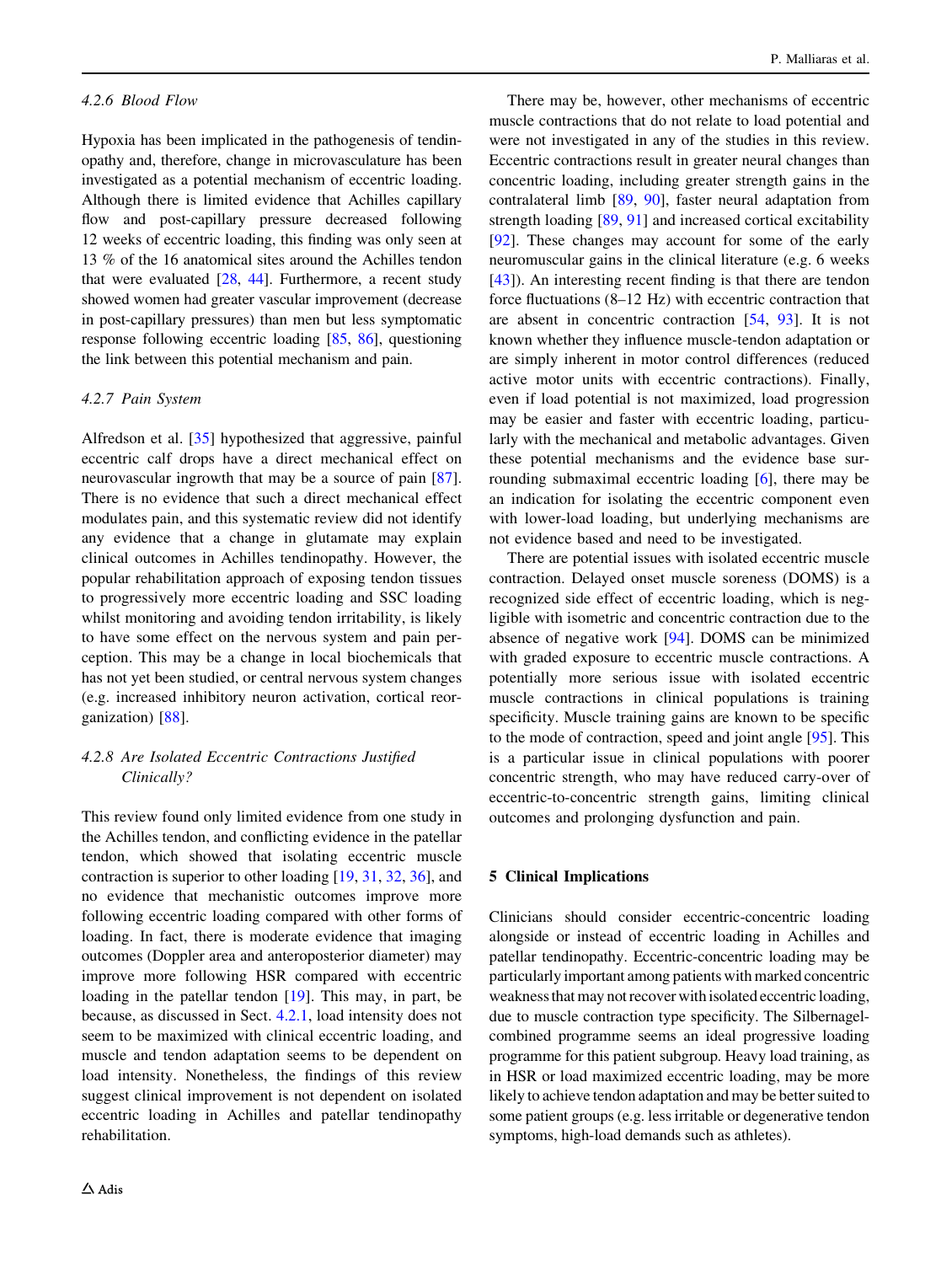In the Achilles tendon, continued sport may lead to specific gains that are less evident with other loading (e.g. greater improvements in jump performance). Although SSC load and continued sport has the potential to aggravate symptoms, it seems to be important in the rehabilitation process and should be implemented carefully alongside a sensible pain monitoring system [\[23](#page-17-0)].

Pain was an acceptable feature of rehabilitation in most studies in this review. In the Alfredson model, the goal is to increase the load until it is painful. In other models (e.g. HSR, Silbernagel combined) the goal is to progress the load so that pain is tolerated as long as it settles quickly. Equivalent or greater improvement in HSR and Silbernagel-combined loading programmes suggests that pain does not need to be the focus of loading interventions. The health professional has an important role in educating patients about acceptable loading-related symptoms.

Some studies reported continued neuromuscular and jump performance deficits at 12 months and 5 years, which may initially relate to inadequate loading or a lack of appropriate maintenance loading. This questions the length of current loading programmes and suggests suitable maintenance programmes may be necessary even when patients return to sport.

# 6 Future Directions

This review has highlighted a dearth of clinical evidence comparing rehabilitation programmes in Achilles and patellar tendinopathy. Rather than accepting isolated eccentric loading as the gold standard, studies are needed to investigate how load intensity, time under tension, speed, contraction type and other factors influence clinical and mechanistic outcomes. Potential confounders need to be identified and controlled, and also a change in symptoms, long-term clinical outcomes and recurrence correlated with change in potential mechanisms. Further, correlated mechanistic outcomes need to be investigated in prospective intervention studies to determine if they are causally linked with improved clinical outcomes. It is important to consider when planning future studies that tendons at different points along the symptomatic reactivedegenerative spectrum may respond very differently to loading interventions.

No studies have investigated isometric loading in tendinopathy. During isometric contraction, time under tension can be maximized to allow greater tendon strain, which is a likely stimulus for tendon adaptation. Further, DOMS is minimal, loading can be performed in a range that is not painful and tendon compression can be minimized. Tendon compression that occurs near the end of joint range is thought to be involved in pathoetiology of insertional tendinopathy [[96–98\]](#page-19-0). A potential disadvantage is joint angle-specific strength gains [[99,](#page-19-0) [100\]](#page-19-0), although carry-over to other angles is greater when loading is not performed at optimal length-tension range. Given the potential benefits of isometric loading, it warrants investigation in clinical studies.

Various subgroups may also benefit from different loading programmes. For example, end-of-range loading may change muscle-tendon unit compliance and the lengthtension relationship, which may potentially have a positive effect on clinical outcomes in some patient groups. Patients with concentric weakness may benefit from concentriceccentric loading rather than isolated eccentric loading, at least initially. Some patients may have greater potential for tendon adaptation (e.g. younger, healthier) and may respond more to heavy loading. Clarifying these potential effects in clinical populations may allow subgrouping of patients into rehabilitation programmes based on specific deficits, ultimately improving clinical effectiveness.

There is a paucity of evidence relating to change in central and peripheral pain mechanisms with Achilles and patellar tendinopathy rehabilitation. There has long been debate regarding the source of pain in tendinopathy and current evidence suggests that neurovascular ingrowth, as well as endocrine tenocytes, may have a role in local production of pain biochemicals. Several questions remain. Do change in biochemicals other than glutamate (e.g. substance P), or central changes (e.g. cortical reorganization) influence symptomatic response with rehabilitation? Does painful loading facilitate these changes?

# 7 Conclusion

This systematic review has identified limited and conflicting evidence that clinical outcomes are superior with eccentric loading compared with other loading programmes in Achilles and patellar tendinopathy, respectively, questioning the currently entrenched clinical approach to these injuries. There is equivalent evidence for Silbernagel-combined (Achilles) and greater evidence for HSR loading (patellar).

Improved neuromuscular performance (e.g. torque, work, endurance) was consistently associated with improved clinical outcomes so may partly explain clinical benefit with Achilles and patellar tendon rehabilitation. For this non-clinical outcome, Silbernagel-combined and eccentric (Achilles tendon) as well as HSR loading (patellar tendon) had the highest level of evidence. Improved jump performance was associated with Achilles but not patellar tendon clinical outcomes. In contrast, improved imaging outcomes such as anteroposterior diameter and Doppler signal/area were associated with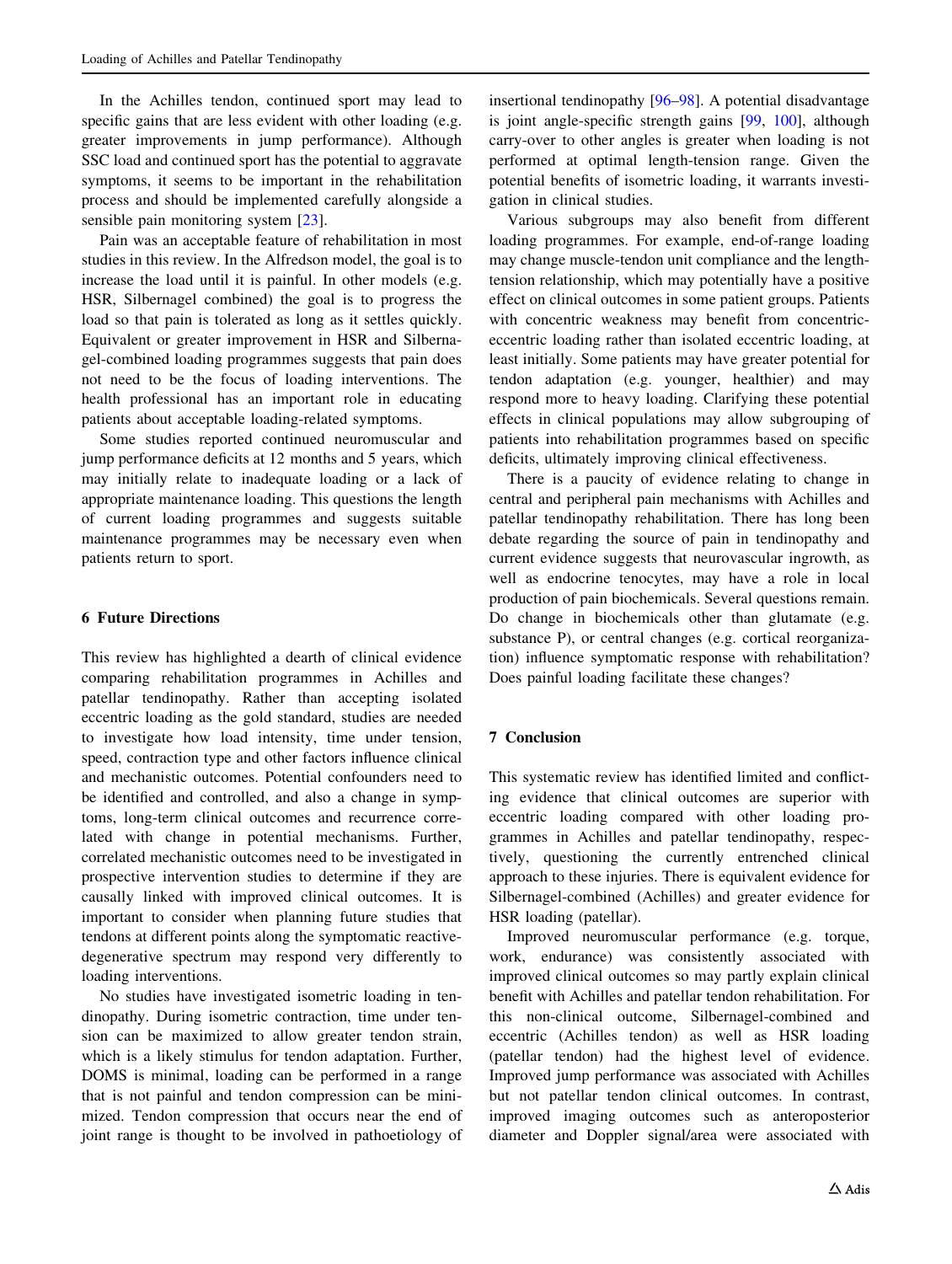<span id="page-17-0"></span>patellar tendon (HSR only) but not Achilles clinical outcomes. HSR was also associated with greater evidence of collagen turnover when compared with eccentric loading. The mechanisms associated with clinical benefit may vary between loading interventions and tendons. HSR appears to be a promising intervention for tendon adaptation but caution is needed in interpreting findings as only two studies, both in the patellar tendon, investigate this loading intervention.

This systematic review found that there is at least equivalent clinical evidence, and greater evidence for improvement in some potential mechanisms such as neuromuscular performance and imaging following eccentricconcentric compared with isolated eccentric loading. This suggests that there is little clinical or mechanistic evidence for isolating the eccentric component, although it should be made clear that there is a paucity of good-quality evidence, and several potential mechanisms, such as neural adaptation and central nervous system changes (e.g. cortical reorganization), have not been investigated. Among asymptomatic participants, load intensity, which can be maximized with eccentric loading, may be a stimulus for muscle-tendon adaptation, but this is often not optimized in clinical studies, perhaps due to symptom irritability.

Acknowledgments The authors have no conflict of interest to declare that are directly relevant to the content of this review. No funding was received or used to assist in the preparation of this review.

#### **References**

- 1. Jozsa L, Ba´lint BJ, Demel Z. Hypozic alterations of tenocytes in degenerative tendonopathy. Arch Orthop Trauma Surg. 1982;99: 243–6.
- 2. Khan KM, Bonar F, Desmond PM, et al. Patellar tendinosis (jumper's knee): findings at histopathologic examination. US and MR imaging. Radiology. 1996;200:821–7.
- 3. Danielson P. Reviving the ''biochemical'' hypothesis for tendinopathy: new findings suggest the involvement of locally produced signal substances. Br J Sports Med. 2009;43:265–8.
- 4. Andersson G, Danielson P, Alfredson H, et al. Presence of substance P and the neurokinin-1 receptor in tenocytes of the human Achilles tendon. Regul Pept. 2008;150:81–7.
- 5. Cook JL, Khan KM. Etiology of tendinopathy. In: Soo SL-Y, Renstrom PAFH, Arnoczky SP, editors. Tendinopathy in athletes. Malden (MA): Wiley-Blackwell; 2007. p. 10–28.
- 6. Kingma JJ, de Knikker R, Wittink HM, et al. Eccentric overload training in patients with chronic Achilles tendinopathy: a systematic review. Br J Sports Med. 2007;41:e3–5.
- 7. Wasielewski NJ, Kotsko KM. Does eccentric exercise reduce pain and improve strength in physically active adults with symptomatic lower extremity tendinosis? A systematic review. J Athl Train. 2007;42:409–21.
- 8. Woodley BL, Newsham-West RJ, Baxter GD. Chronic tendinopathy: effectiveness of eccentric exercise. Br J Sports Med. 2007;41:188–98.
- 9. Meyer A, Tumilty S, Baxter GD. Eccentric exercise protocols for chronic non-insertional Achilles tendinopathy: how much is enough? Scand J Med Sci Sports. 2009;19:609–15.
- 10. Satyendra L, Byl N. Effectiveness of physical therapy for Achilles tendinopathy: an evidence based review of eccentric exercises. Isokinet Exerc Sci. 2006;14:71–80.
- 11. Visnes H, Hoksrud A, Cook J, et al. No effect of eccentric training on jumper's knee in volleyball players during the competitive season: a randomised controlled trial. Clin J Sport Med. 2005;15:225–34.
- 12. Gaida JE, Cook J. Treatment options for patellar tendinopathy: critical review. Curr Sports Med Rep. 2011;10:255–70.
- 13. Sayana MK, Maffulli N. Eccentric calf muscle training in nonathletic patients with Achilles tendinopathy. J Sci Med Sports. 2007;10:52–8.
- 14. Moher D, Liberati A, Tetzlaff J, et al. Preferred reporting items for systematic reviews and meta-analyses: the PRISMA statement. Br Med J. 2009;339:332–6.
- 15. Barton CJ, Munteanu SE, Menz HB, et al. The efficacy of foot orthoses in the treatment of individuals with patellofemoral pain syndrome: a systematic review. Sports Med. 2010;40:377–95.
- 16. Bizzini M, Childs JD, Piva SR, et al. Systematic review of the quality of randomized controlled trials for patellofemoral pain syndrome. J Orthop Sports Phys Ther. 2003;33:4–20.
- 17. van Tulder M, Furlan A, Bombardier C, et al. Updated method guidelines for systematic reviews in the cochrane collaboration back review group. Spine. 2003;28:1290–9.
- 18. Bahr R, Fossan B, Loken S, et al. Surgical treatment compared with eccentric training for patellar tendinopathy (jumper's knee): a randomized, controlled trial. J Bone Joint Surg Am. 2006;88:1689–98.
- 19. Kongsgaard M, Kovanen V, Aagaard P, et al. Corticosteroid injections, eccentric decline squat training and heavy slow resistance training in patellar tendinopathy. Scand J Med Sci Sports. 2009;19:790–802.
- 20. Kongsgaard M, Qvortrup K, Larsen J, et al. Fibril morphology and tendon mechanical properties in patellar tendinopathy: effects of heavy slow resistance training. Am J Sports Med. 2010;38:749–56.
- 21. Rompe JD, Nafe B, Furia JP, et al. Eccentric loading, shockwave treatment, or a wait-and-see policy for tendinopathy of the main body of tendo Achillis: a randomized controlled trial. Am J Sports Med. 2007;35:374–83.
- 22. de Jonge S, de Vos RJ, Van Schie HT, et al. One-year follow-up of a randomised controlled trial on added splinting to eccentric exercises in chronic midportion Achilles tendinopathy. Br J Sports Med. 2010;44:673–7.
- 23. Silbernagel KG, Thomee R, Eriksson BI, et al. Continued sports activity, using a pain-monitoring model, during rehabilitation in patients with Achilles tendinopathy: a randomized controlled study. Am J Sports Med. 2007;35:897–906.
- 24. Ohberg L, Alfredson H. Effects on neovascularisation behind the good results with eccentric training in chronic mid-portion Achilles tendinosis? Knee Surg Sports Traumatol Arthrosc. 2004;12:465–70.
- 25. Ohberg L, Lorentzon R, Alfredson H. Eccentric training in patients with chronic Achilles tendinosis: normalised tendon structure and decreased thickness at follow-up. Br J Sports Med. 2004;38:8–11.
- 26. Jensen K, Di Fabio RP. Evaluation of eccentric exercise in treatment of patellar tendinitis. Phys Ther. 1989;69:211–6.
- 27. Purdam CR, Jonsson P, Alfredson H, et al. A pilot study of the eccentric decline squat in the management of painful chronic patellar tendinopathy. Br J Sports Med. 2004;38:395–7.
- 28. Knobloch K, Kraemer R, Jagodzinski M, et al. Eccentric training decreases paratendon capillary blood flow and preserves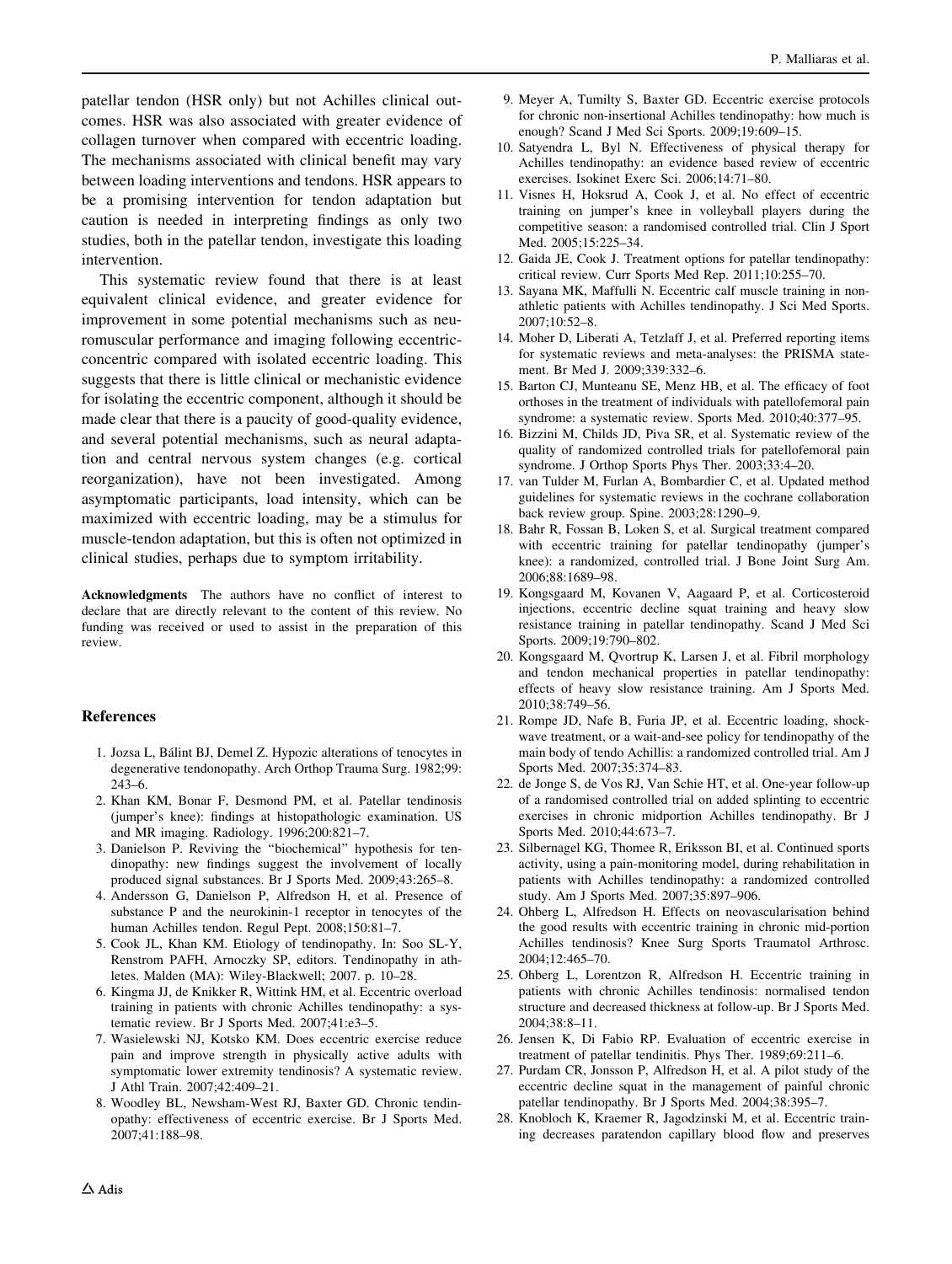<span id="page-18-0"></span>paratendon oxygen saturation in chronic Achilles tendinopathy. J Orthop Sports Phys Ther. 2007;37:269–76.

- 29. Cannell LJ, Taunton JE, Clement JE, et al. A randomised clinical trial of the efficacy of drop squats or leg extensions/leg curl exercises to treat clinically diagnosed jumper's knee in athletes: pilot study. Br J Sports Med. 2001;35:60–4.
- 30. Silbernagel KG, Thomee R, Thomee P, et al. Eccentric overload training for patients with chronic Achilles tendon pain: a randomised controlled study with reliability testing of the evaluation methods. Scand J Med Sci Sports. 2001;11:197–206.
- 31. Young MA, Cook JL, Purdam CR, et al. Eccentric decline squat protocol offers superior results at 12 months compared with traditional eccentric protocol for patellar tendinopathy in volleyball players. Br J Sports Med. 2005;39:102–5.
- 32. Mafi N, Lorentzon R, Alfredson H. Superior short-term results with eccentric calf muscle training compared to concentric training in a randomized prospective multicenter study on patients with chronic Achilles tendinosis. Knee Surg Sports Traumatol Arthrosc. 2001;9:42–7.
- 33. Norregaard J, Larsen CC, Bieler T, et al. Eccentric exercise in treatment of Achilles tendinopathy. Scand J Med Sci Sports. 2007;17:133–8.
- 34. Alfredson H, Nordstrom P, Pietila T, et al. Bone mass in the calcaneus after heavy loaded eccentric calf-muscle training in recreational athletes with chronic Achilles tendinosis. Calcif Tissue Int. 1999;64:450–5.
- 35. Alfredson H, Pietila T, Jonsson P, et al. Heavy-load eccentric calf muscle training for the treatment of chronic Achilles tendinosis. Am J Sports Med. 1998;26:360–6.
- 36. Jonsson P, Alfredson H. Superior results with eccentric compared to concentric quadriceps training in patients with jumper's knee: a prospective randomised study. Br J Sports Med. 2005;39:847–50.
- 37. Niesen-Vertommen S, Taunton J, Clement D, et al. The effect of eccentric versus concentric exercise in the management of Achilles tendonitis. Clin J Sport Med. 1992;2:109–13.
- 38. Paoloni JA, Appleyard RC, Nelson J, et al. Topical glyceryl trinitrate treatment of chronic noninsertional Achilles tendinopathy: a randomized, double-blind, placebo-controlled trial. J Bone Joint Surg Am. 2004;86-A:916–22.
- 39. Petersen W, Welp R, Rosenbaum D. Chronic Achilles tendinopathy: a prospective randomized study comparing the therapeutic effect of eccentric training, the AirHeel brace, and a combination of both. Am J Sports Med. 2007;35:1659–67.
- 40. Silbernagel KG, Brorsson A, Lundberg M. The majority of patients with Achilles tendinopathy recover fully when treated with exercise alone: a 5-year follow-up. Am J Sports Med. 2011;39:607–13.
- 41. Silbernagel KG, Thomee R, Eriksson BI, et al. Full symptomatic recovery does not ensure full recovery of muscle-tendon function in patients with Achilles tendinopathy. Br J Sports Med. 2007;41:276–80.
- 42. van der Plas A, de Jonge S, de Vos RJ, et al. A 5-year follow-up study of Alfredson's heel-drop exercise programme in chronic midportion Achilles tendinopathy. Br J Sports Med. 2012;46: 214–8.
- 43. Romero-Rodriguez D, Gual G, Tesch PA. Efficacy of an inertial resistance training paradigm in the treatment of patellar tendinopathy in athletes: a case-series study. Phys Ther Sport. 2011;12:43–8.
- 44. Knobloch K. Eccentric training in Achilles tendinopathy: is it harmful to tendon microcirculation? Br J Sports Med. 2007; 41:2.
- 45. Shalabi A, Kristoffersen-Wilberg M, Svensson L, et al. Eccentric training of the gastrocnemius-soleus complex in chronic Achilles tendinopathy results in decreased tendon volume and

intratendinous signal as evaluated by MRI. Am J Sports Med. 2004;32:1286–96.

- 46. Cook JL, Purdam CR. Is tendon pathology a continuum? A pathology model to explain the clinical presentation of loadinduced tendinopathy. Br J Sports Med. 2009;43:409–16.
- 47. Croisier J, Forthomme B, Foidart-Dessalle M, et al. Treatment of recurrent tendinitis by isokinetic eccentric exercises. Isokinet Exerc Sci. 2001;9:133–41.
- 48. Gardin A, Movin T, Svensson L, et al. The long-term clinical and MRI results following eccentric calf muscle training in chronic Achilles tendinosis. Skeletal Radiol. 2010;39:435–42.
- 49. Langberg H, Ellingsgaard H, Madsen T, et al. Eccentric rehabilitation exercise increases peritendinous type I collagen synthesis in humans with Achilles tendinosis. Scand J Med Sci Sports. 2007;17:61–6.
- 50. Stanish WD, Rubinovich RM, Curwin S. Eccentric exercise in chronic tendinitis. Clin Orthop Rel Res. 1986;208:65–8.
- 51. Alfredson H. Intratendinous glutamate levels and eccentric training in chronic Achilles tendinosis: a prospective study using microdialysis technique. Knee Surg Sports Traumatol Arthrosc. 2003;11:196–9.
- 52. Roig M, O'Brien K, Kirk G, et al. The effects of eccentric versus concentric resistance training on muscle strength and mass in healthy adults: a systematic review with meta-analysis. Br J Sports Med. 2009;43:556–68.
- 53. Westing SH, Cresswell AG, Thorstensson A. Muscle activation during maximal voluntary eccentric and concentric knee extension. Eur J Appl Physiol Occup Physiol. 1991;62:104–8.
- 54. Henriksen M, Aaboe J, Bliddal H, et al. Biomechanical characteristics of the eccentric Achilles tendon exercise. J Biomech. 2009;42:2702–7.
- 55. Katz B. The relation between force and speed in muscular contraction. J Physiol. 1939;96:45–64.
- 56. Abbott BC, Bigland B. The effects of force and speed changes on the rate of oxygen consumption during negative work. J Physiol. 1953;120:319–25.
- 57. Lieber R. Skeletal muscle structure, function & plasticity. In: Julet T, editor. The physiological basis of rehabilitation. Philadelphia (PA): Lippincott Williams & Wilkins; 2002.
- 58. van der Worp H, van Ark M, Roerink S, et al. Risk factors for patellar tendinopathy: a systematic review of the literature. Br J Sports Med. 2011;45:446–52.
- 59. Malliaras P, Purdam C, Maffulli N, et al. Temporal sequence of gray-scale ultrasound changes and their relationship with neovascularity and pain in the patellar tendon. Br J Sports Med 2010;44:944–7.
- 60. Arya S, Kulig K. Tendinopathy alters mechanical and material properties of the Achilles tendon. J Appl Physiol. 2010;108: 670–5.
- 61. Malliaras P, Purdam C, Maffulli N, et al. Temporal sequence of greyscale ultrasound changes and their relationship with neovascularity and pain in the patellar tendon. Br J Sports Med. 2010;44:944–7.
- 62. Fredberg U, Bolvig L, Andersen NT. Prophylactic training in asymptomatic soccer players with ultrasonographic abnormalities in Achilles and patellar tendons: the Danish Super League Study. Am J Sports Med. 2008;36:451–60.
- 63. Archambault JM, Wiley JP, Bray RC, et al. Can sonography predict the outcome in patients with achillodynia? J Clin Ultrasound. 1998;26:335–9.
- 64. Kubo K, Ohgo K, Takeishi R, et al. Effects of isometric training at different knee angles on the muscle–tendon complex in vivo. Scand J Med Sci Sports. 2006;16:159–67.
- 65. Arampatzis A, Karamanidis K, Albracht K. Adaptational responses of the human Achilles tendon by modulation of the applied cyclic strain magnitude. J Exp Biol. 2007;210:2743–53.